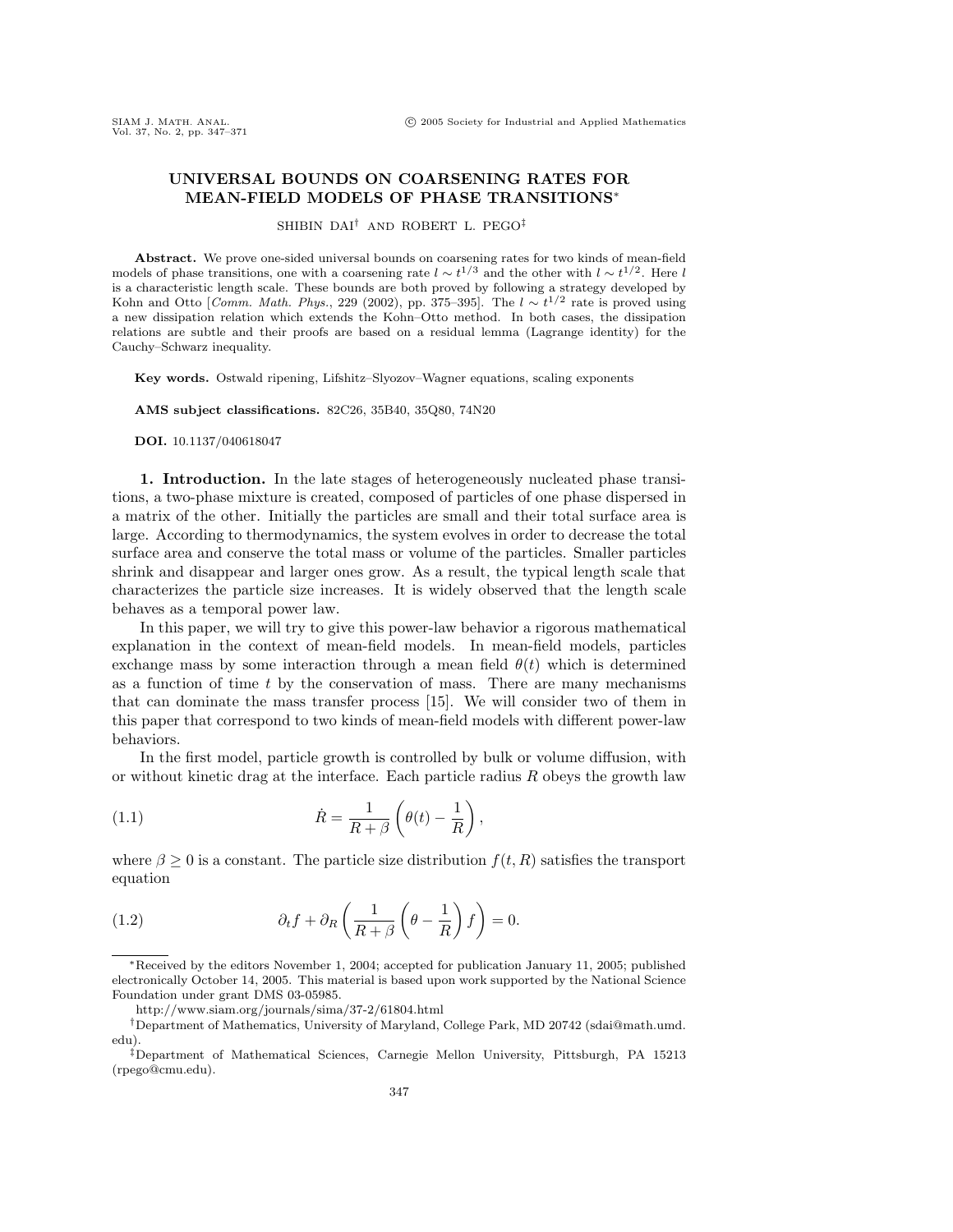To conserve the total mass, the mean field  $\theta$  satisfies

(1.3) 
$$
\theta(t) = \frac{\int_0^\infty (R+\beta)^{-1} R^{n-2} f(t, R) \, dR}{\int_0^\infty (R+\beta)^{-1} R^{n-1} f(t, R) \, dR},
$$

where *n* is the dimension of space. When  $\beta = 0$ , (1.1)–(1.3) is the classical model by Lifshitz and Slyozov [9] and Wagner [16]. Equation  $(1.1)$  is an approximation to the Mullins–Sekerka sharp-interface model with a modified Gibbs–Thomson law in the situation in which the particles are sparsely located in a domain  $\Omega$ :

(1.4)  $-\Delta u = 0$  outside the particles,

(1.5) 
$$
n \cdot \nabla u = V \quad \text{on } \Gamma,
$$

(1.6)  $u = \kappa + \beta V$  on  $\Gamma$ .

Here  $\Gamma$  is the boundary of the particles, u is a chemical potential, n is the outer normal to Γ,  $\kappa$  is the mean curvature, and V is the normal velocity of Γ. Note that (1.6) is the Gibbs–Thomson law modified by a kinetic drag term  $\beta V$ . In [10, 11], Niethammer rigorously derived the model (1.1)–(1.3) in  $\mathbb{R}^3$  for  $\beta = 0$  and  $\beta > 0$ , respectively, from a model similar to  $(1.4)$ – $(1.6)$  under the condition that the total capacity of the particles was small.

The second model arises formally by taking  $\beta \to \infty$  after rescaling time by  $\beta$ . In this model, particle growth is controlled by the attachment reaction at the interface [1]. Now each particle radius R obeys the law

$$
(1.7) \qquad \qquad \dot{R} = \theta(t) - \frac{1}{R}.
$$

The corresponding transport equation of the particle size distribution becomes

(1.8) 
$$
\partial_t f + \partial_R \left( \left( \theta - \frac{1}{R} \right) f \right) = 0.
$$

In this case, the mean field  $\theta$  satisfies

(1.9) 
$$
\theta(t) = \frac{\int_0^\infty R^{n-2} f(t, R) \, dR}{\int_0^\infty R^{n-1} f(t, R) \, dR}.
$$

Equation (1.7) is the normalized mean curvature flow for a collection of spheres; i.e., it is a special case of the following sharp-interface model:

(1.10) 
$$
V = -\kappa + \frac{1}{|\Gamma|} \int_{\Gamma} \kappa \, dS,
$$

where  $|\Gamma|$  is the total area of the particle surface,  $\kappa$  is the mean curvature of the particle surface, and V is the normal velocity of the particle surface.

As in many systems, the coarsening rates for these mean-field models can be predicted by heuristic reasoning based on scaling invariance. The models we are considering are invariant under the scalings

(1.11)  $R = \eta \hat{R}, \quad t = \eta^3 \hat{t}, \quad \theta = \eta^{-1} \hat{\theta} \quad \text{for (1.1) if } \beta = 0;$ 

(1.12) 
$$
R = \eta \hat{R}, \quad t = \eta^2 \hat{t}, \quad \theta = \eta^{-1} \hat{\theta} \quad \text{for (1.7)}.
$$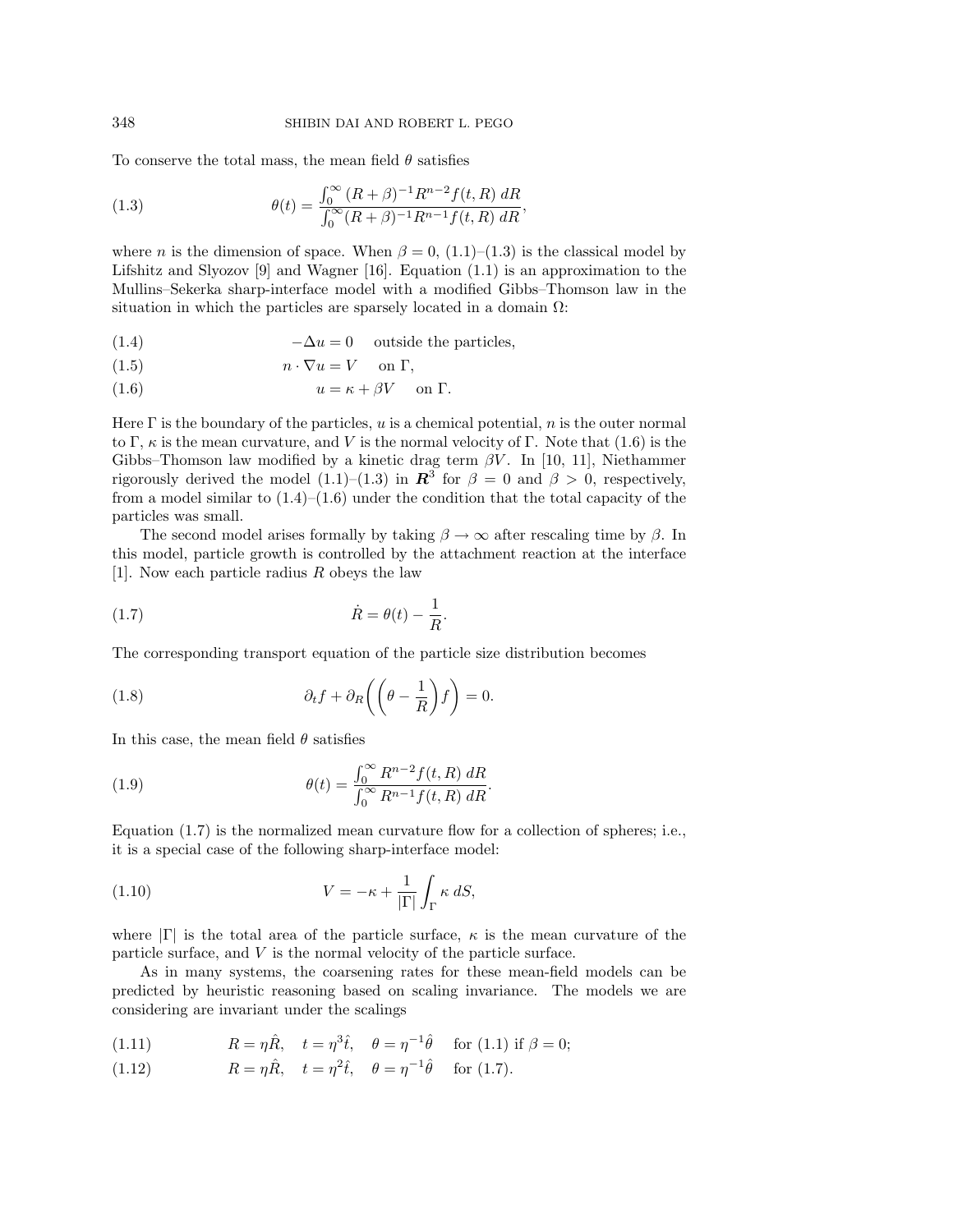If one expects that over long times the behavior of the coarsening system will appear scale invariant in some rough or statistical sense, then this kind of scaling invariance suggests that a characteristic length scale  $l(t)$  ought to satisfy  $l(t) = \eta l(t/\eta^p)$  with  $p = 3$  or 2, respectively, so that  $l(t)$  will be given by a temporal power law

(1.13) 
$$
l(t) \sim t^{1/3} \quad \text{for (1.1)},
$$

(1.14) 
$$
l(t) \sim t^{1/2} \quad \text{for (1.7)}.
$$

When  $\beta \neq 0$ , under the scaling (1.11) equation (1.1) keeps its form if  $\beta$  is replaced by  $\widehat{\beta} = \beta/\eta$ . Then (1.1) is not invariant since we assume  $\beta$  to be a constant. However, this suggests that as the length scale becomes large, the influence of kinetic drag can be neglected and should not influence the ultimate coarsening rate for the volumediffusion–controlled growth model.

In three dimensions  $(n = 3)$ , the classical Lifshitz–Slyozov–Wagner (LSW) theory suggests that the size distribution function approaches a universal self-similar solution where the critical radius  $R_c = \theta^{-1}$  follows the temporal power law  $R_c \sim t^{1/3}$ . Such a power law is observed in experiments. However, Niethammer and Pego [12] proved that, mathematically, for solutions of (1.2) the size distribution function does not necessarily converge to the predicted universal similarity solution, and the long-time behavior need not be self-similar.

Thus, the question is whether anything can be said universally about the coarsening rate of solutions in classical LSW theory. We cannot expect all solutions to coarsen at the same rate. For example, if initially all the particles are of the same size, then the system does not coarsen at all. One would like to be able to show that the expected power-law behavior is typical in some sense. What is "typical" is not clear, but a related question is whether it is possible that some solutions coarsen faster than expected. We know of no heuristic reason that would prevent such behavior.

Recently, Kohn and Otto [6] introduced a powerful method to answer this question. They obtain rigorous, universally valid time-averaged upper bounds on coarsening rates, in the setting of Cahn–Hilliard equations, which are diffuse-interface models for phase transitions (see also [3, 7, 8] for subsequently related results). Kohn and Otto consider the standard Cahn–Hilliard equation, whose sharp-interface limit is the Mullins–Sekerka model (1.4)–(1.6) with  $\beta = 0$ , and the Cahn–Hilliard equation with degenerate mobility, whose sharp interface limit is the surface diffusion model. Scaling invariance suggests that these two models have coarsening rates  $l \sim t^{1/3}$  and  $l \sim t^{1/4}$ , respectively. Define  $f_0^T := \frac{1}{T} \int_0^T$  to indicate the time-averaged integral. The results of Kohn and Otto, in their simplest form, are estimates of the following forms:

(i)  $\int_0^T E^2(t) dt \ge C_2 \int_0^T (t^{-1/3})^2 dt$  for  $T \ge C_3 L(0)^3$  (standard Cahn–Hilliard); (ii)  $\int_0^T E^3(t) dt \ge C_2 \int_0^T (t^{-1/4})^3 dt$  for  $T \ge C_3 L(0)^4$  (Cahn–Hilliard with degenerate mobility).

Here  $E$  is the volume-averaged free energy, which is a decreasing function of time and scales as inverse to length, L is a "length scale" that is dual to E, and  $C_2$  and  $C_3$ are positive constants that depend only on the dimension of space  $n$ . Thus, these estimates are time-averaged versions of  $E \geq C_2 t^{-1/3}$  and  $E \geq C_2 t^{-1/4}$ , respectively, which correspond to upper bounds on the length scale  $E^{-1}$ . These results show that, in a time-averaged sense, it is impossible for solutions to coarsen at a rate faster than the expected power law.

Our goal in this paper is to prove universal time-averaged upper bounds on corresponding coarsening rates for the mean-field models—see (2.4) and (2.5) below.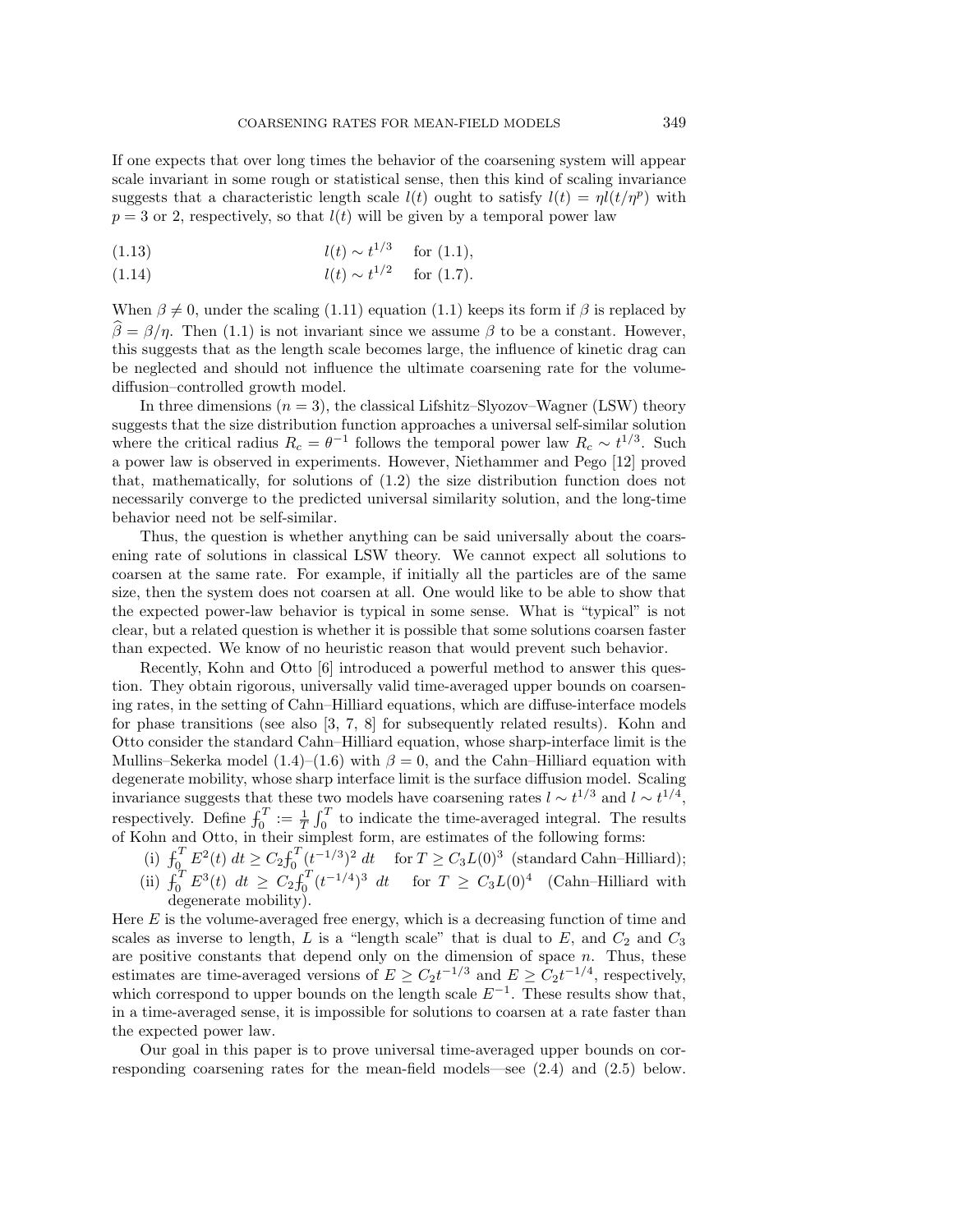Again, we find that no solution can coarsen at a rate faster than that expected from scaling. The mean-field models that we study have three aspects that distinguish them from those models considered in [3, 6, 7, 8]:

- (i) Mean-field models concern the evolution of dilute systems; i.e., the second phase consists of only a small fraction of the whole mixture. Kohn and Otto's analysis for the Cahn–Hilliard equations breaks down in this extreme case.
- (ii) There is no spatial information and hence no pattern scale in mean-field models. This requires a different definition and interpretation of the dual length scale L.
- (iii) For the normalized mean curvature flow (1.10), there is no result available for the corresponding diffuse-interface model—the conserved Allen–Cahn equation (see [14] for an asymptotic analysis of this correspondence).

To handle these differences, we will need to define all relevant quantities in terms of the distribution of particle radii. For the interface-reaction–controlled model, we will establish a new dissipation relation that extends the Kohn–Otto method and enables us to prove bounds that correspond to a coarsening rate of the form  $l \sim t^{1/2}$ . The proof of the dissipation relations in both mean-field models requires a different technique from previous works. A key ingredient in our proofs is the use of residual lemma (Lagrange identity) for the Cauchy–Schwarz inequality to compare the dissipation rates of E and L.

**2. Strategy and main results.** Let us describe our strategy for obtaining bounds on coarsening rates for the mean-field models (1.2) and (1.8) and state our main results. We work at first with a collection of finitely many particles undergoing coarsening with growth laws  $(1.1)$  and  $(1.7)$ , respectively, for each particle. Such a system of particles has a discrete size distribution. We will apply a strategy similar to that of Kohn and Otto [6] to get time-averaged bounds for such discrete systems, and then pass to limits in section 5 to establish the bounds for arbitrary size distributions that have finite  $(n + 1)$ st moment.

Kohn and Otto's strategy involves two quantities that measure length scales and three key steps. The first quantity is a volume-averaged free energy or negative entropy that decreases with time and scales as inverse to length. The second quantity scales like length, but its physical interpretation is not as clear. What is important is that, in a sense to be made precise, the second quantity is dual to the first one while at the same time being controlled by it.

In our situation, thermodynamics suggests that a natural quantity that is decreasing is the surface energy, which is proportional to the total surface area S of all the particles. Analogous to the cases considered in [3, 6, 7, 8], we will consider a kind of volume average of the surface area, which gives a quantity scaling as inverse to length. Because the total volume  $V$  of the particles is conserved, it is reasonable to consider the ratio  $S/V$ . For a finite particle system, we therefore define

$$
(2.1) \t\t\t\t E := \frac{\sum R_i^{n-1}}{\sum R_i^n},
$$

where  $n$  is the dimension of space and the sum goes over all surviving particles.  $E$  can also be considered as the volume-weighted average of curvatures  $\{1/R_i\}$ . In sections 3 and 4, we will prove that E is indeed decreasing in both models considered.

We need a length scale  $L$  that is dual to  $E$ . Since radius is dual to curvature, we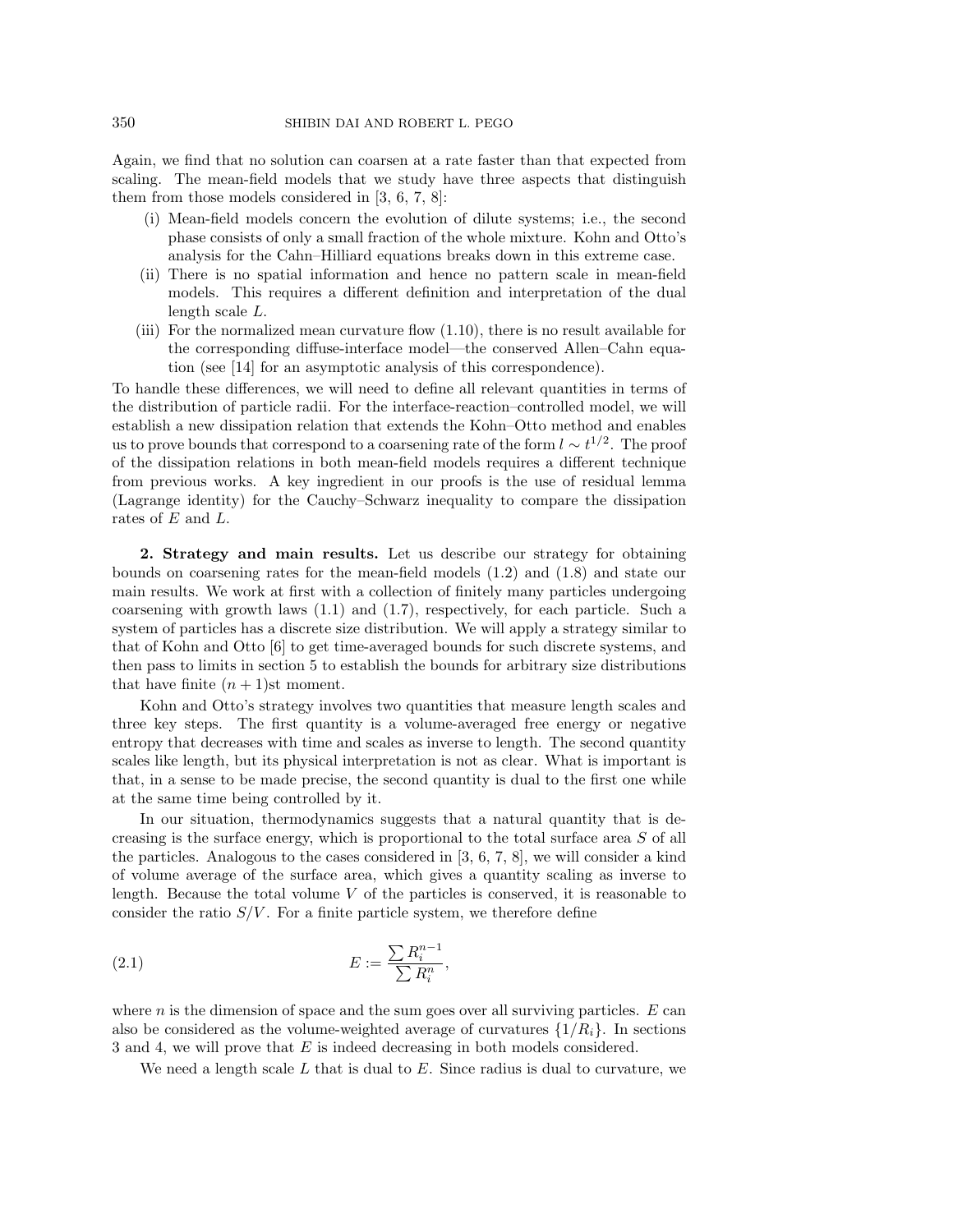define L to be the volume-weighted average of the radii  $\{R_i\}$ , i.e.,

$$
(2.2) \t\t\t L := \frac{\sum R_i^{n+1}}{\sum R_i^n}.
$$

The first step of the Kohn–Otto method is to establish an *interpolation inequality* that expresses the duality of E and L. With the definitions  $(2.1)$  and  $(2.2)$  this is easy. By the Cauchy–Schwarz inequality,

$$
\sum R_i^n = \sum R_i^{(n-1)/2} R_i^{(n+1)/2} \le \left(\sum R_i^{n-1} \sum R_i^{n+1}\right)^{1/2},
$$

and this immediately yields the required interpolation inequality,

$$
(2.3) \tEL \ge 1.
$$

The second step is to obtain a *dissipation inequality* that controls  $L$  in terms of E. In sections 3 and 4 below, we will prove that

$$
|\dot{L}|^2 \le C_1 \, (-\dot{E}) \quad \text{for volume-diffusion–controlled growth (1.1)},
$$
  

$$
|\dot{L}|^2 \le D_1 \, (-\dot{E}) \, L \quad \text{for interface-reaction–controlled growth (1.7)},
$$

where  $C_1$  and  $D_1$  are positive constants depending only on the dimension of space n. We remark that in the cases considered in [3, 6, 7, 8], the difficult part is proving the interpolation inequalities; the dissipation relations are rather easy to prove. By contrast, in the situation of the mean-field models considered here, under definitions (2.1) and (2.2) the interpolation inequality is a simple consequence of the Cauchy– Schwarz inequality and it is the dissipation relations that need careful treatment.

The third step is an ODE argument. For the case of volume-diffusion–controlled growth, Lemma 3 in [6] and the two inequalities  $EL \ge 1$  and  $|\dot{L}|^2 \le C_1(-\dot{E})$  directly give us appropriate time-averaged bounds on coarsening rates. Those that involve only  $E$ , the volume-averaged surface area, take a simple form, saying that for any  $1 < p < 3$  there exist positive constants  $C_2$  and  $C_3$ , depending only on n, p, and nothing else, such that

(2.4) 
$$
\int_0^T E(t)^p dt \ge C_2 \int_0^T (t^{-1/3})^p dt \text{ for } T \ge C_3 L(0)^3.
$$

This is exactly a time-averaged version of  $E \geq t^{-1/3}$ , which corresponds to an upper bound on the "length scale"  $E^{-1}$ .

For the case of interface-reaction–controlled growth, we will establish an ODE lemma in section 4 to show that the inequalities  $\tilde{E}L \geq 1$  and  $|\dot{L}|^2 \leq D_1L(-\dot{E})$  give us appropriate time-averaged estimates. In particular, for any  $1 < p < 2$  there exist positive constants  $D_2$  and  $D_3$ , depending only on n, p, and nothing else, such that

(2.5) 
$$
\int_0^T E(t)^p dt \ge D_2 \int_0^T (t^{-1/2})^p dt \text{ for } T \ge D_3 L(0)^2.
$$

This is a time-averaged version of  $E \geq t^{-1/2}$ .

Once these results for discrete systems are established, we will pass to the case of general size distributions in section 5 by applying the well-posedness and compactness results for a family of mean-field models established by Niethammer and Pego in [13].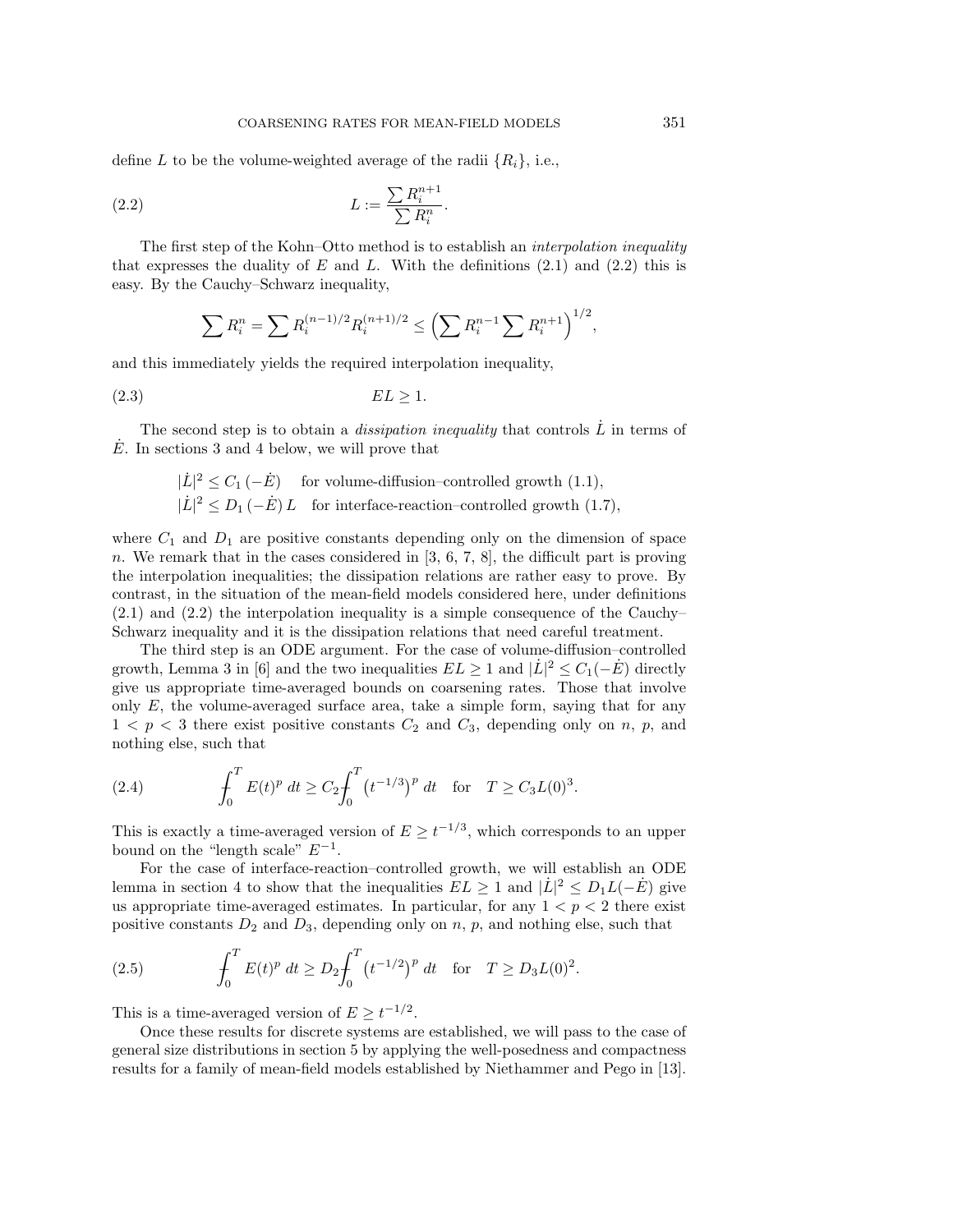All of our models under consideration are included in that work except for the twodimensional (2D) volume-diffusion–controlled growth model with  $\beta = 0$ . Thus this case is not included in our main theorems on coarsening rates for general size distributions.

The results in [13] enable us to approximate a general distribution by a sequence of discrete ones. These results, together with an extended moment compactness result proved here in an appendix, enable us to take limits in the estimates for the discrete sequence. This leads to our main results on coarsening rates for general size distributions.

We consider such size distributions to belong to  $\mathcal{P}_n$ , the set of Borel probability measures on  $[0,\infty)$  with finite nth moment. Topologically we regard  $\mathcal{P}_n$  as a subset of the Banach space of finite Radon measures on  $[0, \infty)$ , which is dual to  $C_0([0, \infty))$ , the space of continuous functions on  $[0,\infty)$  that vanish at infinity. A *measure-valued* solution of the transport equation (1.2) or (1.8) is a weak-star continuous map  $t \mapsto \nu_t$ taking  $[0,\infty) \to \mathcal{P}_n$  that is a solution in the sense of distributions on  $(0,\infty) \times (0,\infty)$ . Based on the results in [13], we will see that for each initial size distribution  $\mu \in \mathcal{P}_n$ , there is a unique measure-valued solution with initial value  $\nu_0 = \mu$  that preserves the nth moment (total volume). The corresponding mean field is given for a.e.  $t > 0$  by

(2.6) 
$$
\theta(t) = \int_0^\infty \frac{R^{n-2}}{R+\beta} d\nu_t(R) / \int_0^\infty \frac{R^{n-1}}{R+\beta} d\nu_t(R)
$$

in the case of volume-diffusion–controlled growth and

(2.7) 
$$
\theta(t) = \int_0^\infty R^{n-2} d\nu_t(R) / \int_0^\infty R^{n-1} d\nu_t(R)
$$

in the case of interface-reaction–controlled growth. The quantities corresponding to  $(2.1)$  and  $(2.2)$  are defined by

(2.8) 
$$
E(t) := \int_0^\infty R^{n-1} d\nu_t(R) \left/ \int_0^\infty R^n d\nu_t(R) \right,
$$

(2.9) 
$$
L(t) := \int_0^\infty R^{n+1} \, d\nu_t(R) \left/ \int_0^\infty R^n \, d\nu_t(R) \right.
$$

Our main results take the following form.

THEOREM 2.1 (volume-diffusion–controlled growth). Let  $n \geq 2$  be an integer and  $\beta \geq 0$ , with  $\beta > 0$  if  $n = 2$ , and let p be real with  $1 < p < 3$ . Then there exist positive constants  $C_2$  and  $C_3$ , depending on p, n, and nothing else, such that whenever  $\nu$  is a measure-valued solution of the transport equation (1.2) and  $\nu_0$  has finite nth and  $(n+1)$ st moments, we have

(2.10) 
$$
\int_0^T E(t)^p dt \ge C_2 \int_0^T (t^{-1/3})^p dt \quad \text{for } T \ge C_3 L(0)^3.
$$

THEOREM 2.2 (interface-reaction–controlled growth). Let  $n \geq 2$  be an integer and let p be real with  $1 < p < 2$ . Then there exist positive constants  $D_2$  and  $D_3$ , depending on p, n, and nothing else, such that whenever  $\nu$  is a measure-valued solution of the transport equation (1.8) and  $\nu_0$  has finite nth and  $(n + 1)$ st moments, we have

(2.11) 
$$
\int_0^T E(t)^p dt \ge D_2 \int_0^T (t^{-1/2})^p dt \quad \text{for } T \ge D_3 L(0)^2.
$$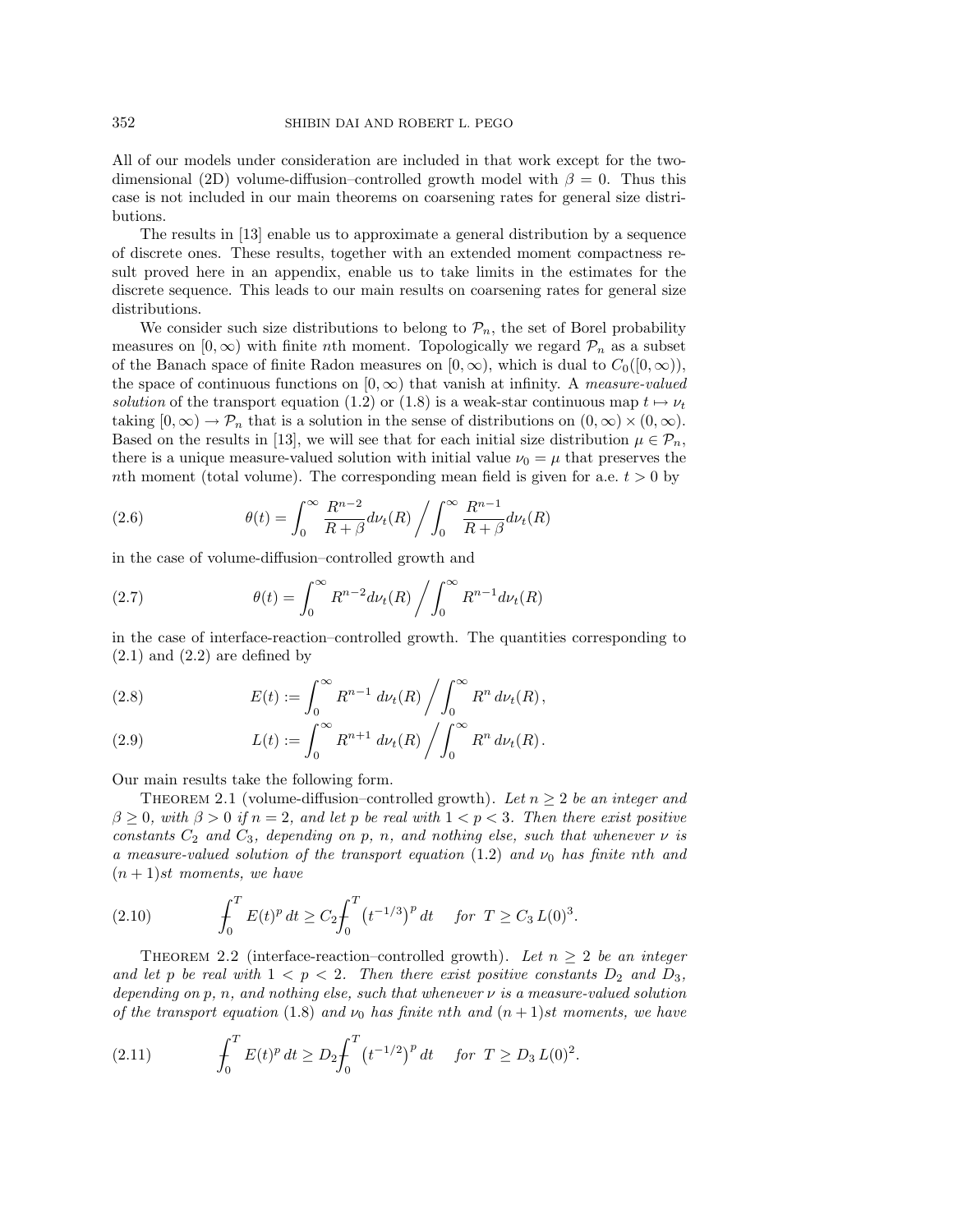**3. Discrete systems I: Volume-diffusion–controlled growth.** In this section, our aim is to prove the coarsening estimate (2.4) for any collection of finitely many spherical particles in  $\mathbb{R}^n$  that undergoes coarsening controlled by volume diffusion with or without kinetic drag. The following growth law holds for each particle:

(3.1) 
$$
\dot{R}_i = \frac{1}{R_i + \beta} \left( \theta - \frac{1}{R_i} \right), \quad (1 \le i \le N(t)),
$$

where  $R_i$  is the radius of the *i*th particle,  $N(t)$  is the number of surviving particles at time  $t, \theta$  is the mean field, and the dot denotes the time derivative.

By the conservation of total mass,

(3.2) 
$$
0 = \frac{d}{dt} \sum R_i^n = n \sum R_i^{n-1} \dot{R}_i = n \sum \frac{R_i^{n-1}}{R_i + \beta} \left(\theta - \frac{1}{R_i}\right).
$$

Here the sum goes over all surviving particles. Thus

(3.3) 
$$
\theta = \frac{\sum (R_i + \beta)^{-1} R_i^{n-2}}{\sum (R_i + \beta)^{-1} R_i^{n-1}}.
$$

The right-hand side of (3.1) is smooth as long as there is no particle disappearing. The conservation of total mass guarantees that the solution for  $(3.1)$  and  $(3.3)$  cannot blow up in finite time. So the solution is smooth and unique from time  $t_0 = 0$  up to  $t_1$  when some particles disappear. Restarting from  $t_1$  with the remaining particles, we again get a smooth solution until a next time  $t_2$  when some other particles disappear. In this way, we can find finitely many times  $\{t_i\}$  such that the solution for  $(3.1)$  and  $(3.3)$ globally exists, is unique, and is smooth in each time interval  $(t_i, t_{i+1}), i = 0, 1, \ldots$ .

By definition (2.1),

$$
(3.4) \t\t\t\t E = \frac{\sum R_i^{n-1}}{\sum R_i^n}.
$$

Notice that  $E$  is nonincreasing in time—we have

(3.5) 
$$
\dot{E} = \frac{n-1}{\sum R_i^n} \sum R_i^{n-2} \dot{R}_i = \frac{n-1}{\sum R_i^n} \sum \frac{R_i^{n-2}}{R_i + \beta} \left(\theta - \frac{1}{R_i}\right)
$$

$$
= \frac{n-1}{\sum R_i^n} \left[\frac{\left(\sum (R_i + \beta)^{-1} R_i^{n-2}\right)^2}{\sum (R_i + \beta)^{-1} R_i^{n-1}} - \sum \frac{R_i^{n-3}}{R_i + \beta}\right] \le 0
$$

since, by the Cauchy–Schwarz inequality,

$$
\sum \frac{R_i^{n-2}}{R_i+\beta} = \sum \left[ \frac{R_i^{(n-1)/2}}{(R_i+\beta)^{1/2}} \frac{R_i^{(n-3)/2}}{(R_i+\beta)^{1/2}} \right] \leq \left( \sum \frac{R_i^{n-1}}{R_i+\beta} \sum \frac{R_i^{n-3}}{R_i+\beta} \right)^{1/2}.
$$

By definition (2.2),

$$
(3.6)\qquad \qquad L = \frac{\sum R_i^{n+1}}{\sum R_i^n}.
$$

Inequality (2.3) gives us the required interpolation inequality  $EL \geq 1$ . Next we establish a dissipation relation that controls  $\tilde{L}$  in terms of  $\tilde{E}$ . Taking the time derivative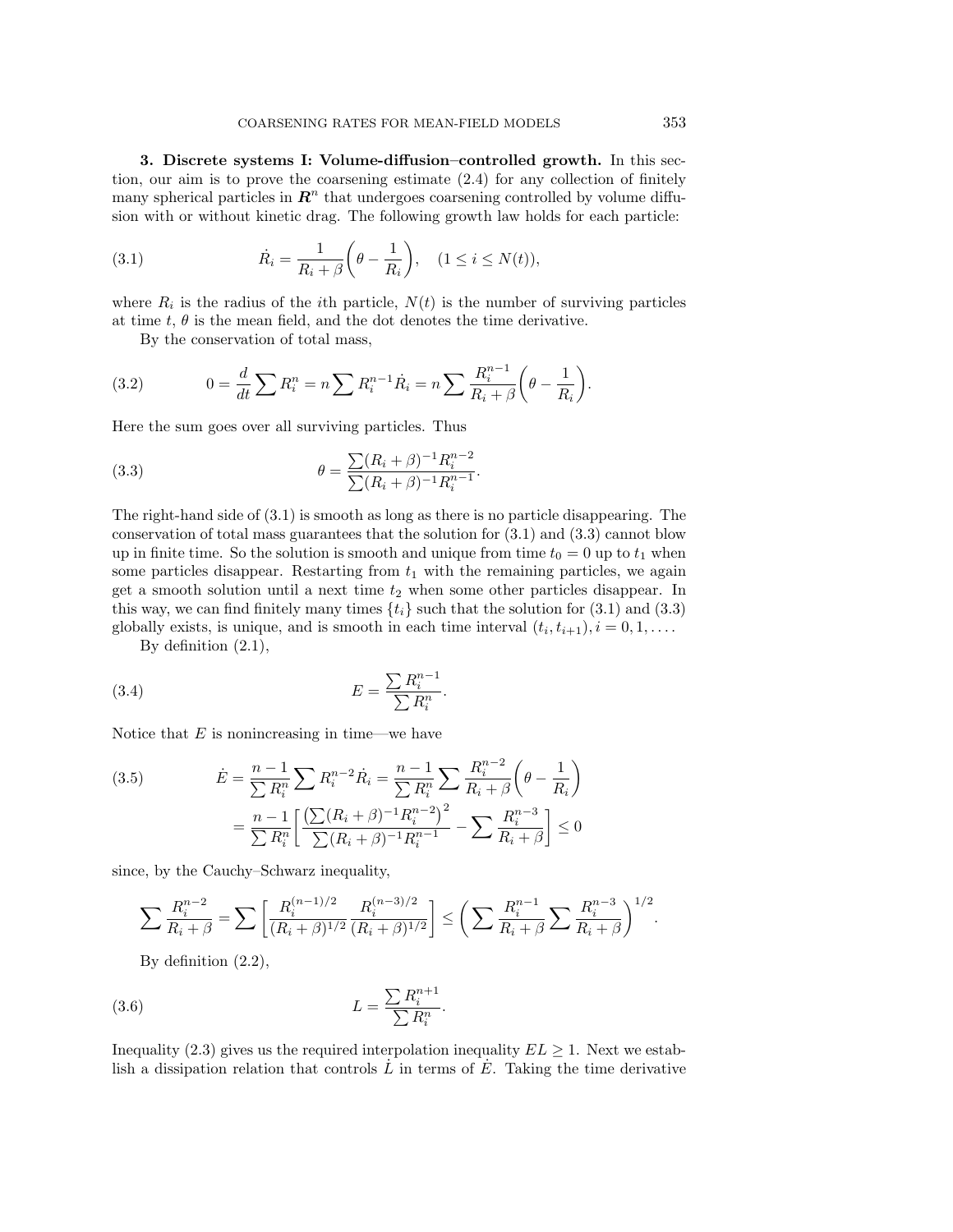of  $L$ , we get

$$
(3.7) \qquad \dot{L} = \frac{n+1}{\sum R_i^n} \sum R_i^n \dot{R}_i \ = \frac{n+1}{\sum R_i^n} \sum \frac{R_i^n}{R_i + \beta} \left(\theta - \frac{1}{R_i}\right)
$$
\n
$$
= \frac{n+1}{\sum R_i^n} \left[ \frac{\sum (R_i + \beta)^{-1} R_i^n \cdot \sum (R_i + \beta)^{-1} R_i^{n-2}}{\sum (R_i + \beta)^{-1} R_i^{n-1}} - \sum \frac{R_i^{n-1}}{R_i + \beta} \right].
$$

We can infer  $\dot{L} \geq 0$  using again the Cauchy–Schwarz inequality, but we will not need this fact. We want to prove a dissipation inequality

$$
(3.8)\qquad \qquad |\dot{L}|^2 \leq C_1(-\dot{E})
$$

for some constant  $C_1$  depending only on n. Choosing  $C_1(n)=(n+1)^2/(n-1)$ , and plugging in the expressions (3.5) and (3.7), (3.8) becomes

$$
(3.9) \quad \left[ \sum \frac{R_i^n}{R_i + \beta} \sum \frac{R_i^{n-2}}{R_i + \beta} - \left( \sum \frac{R_i^{n-1}}{R_i + \beta} \right)^2 \right]^2
$$
  

$$
\leq \sum R_i^n \sum \frac{R_i^{n-1}}{R_i + \beta} \cdot \left[ \sum \frac{R_i^{n-1}}{R_i + \beta} \sum \frac{R_i^{n-3}}{R_i + \beta} - \left( \sum \frac{R_i^{n-2}}{R_i + \beta} \right)^2 \right].
$$

LEMMA 3.1. Inequality (3.9) holds for any sequence of positive numbers  $\{R_i\}_{i=1}^N$ . To prove Lemma 3.1, we need the following lemma from [2]. Lemma 3.2 (Lagrange identity).

$$
(3.10) \qquad \left(\sum_{i=1}^{N} x_i^2\right) \left(\sum_{i=1}^{N} y_i^2\right) - \left(\sum_{i=1}^{N} x_i y_i\right)^2 = \sum_{\substack{i,j=1 \\ i
$$

for any sequences of real numbers  $\{x_i\}_{i=1}^N$  and  $\{y_i\}_{i=1}^N$ .

Proof of Lemma 3.1. The proof consists of several careful applications of the Lagrange identity and the Cauchy–Schwarz inequality. Taking  $x_i = (R_i^n/(R_i + \beta))^{1/2}$ and  $y_i = (R_i^{n-2}/(R_i + \beta))^{1/2}$  in (3.10), we get

$$
(3.11) \quad I := \sum_{i} \frac{R_i^n}{R_i + \beta} \sum_{i} \frac{R_i^{n-2}}{R_i + \beta} - \left(\sum_{i} \frac{R_i^{n-1}}{R_i + \beta}\right)^2
$$
\n
$$
= \sum_{i,j=1 \atop i\n
$$
= \sum_{i,j=1 \atop i\n
$$
\leq \left\{ \sum_{i,j=1 \atop i
$$
$$
$$

Taking  $x_i = R_i^{n/2}$  and  $y_i = (R_i^{n-1}/(R_i + \beta))^{1/2}$  in (3.10), we get

$$
(3.12)\qquad \sum R_i^n \sum \frac{R_i^{n-1}}{R_i+\beta}
$$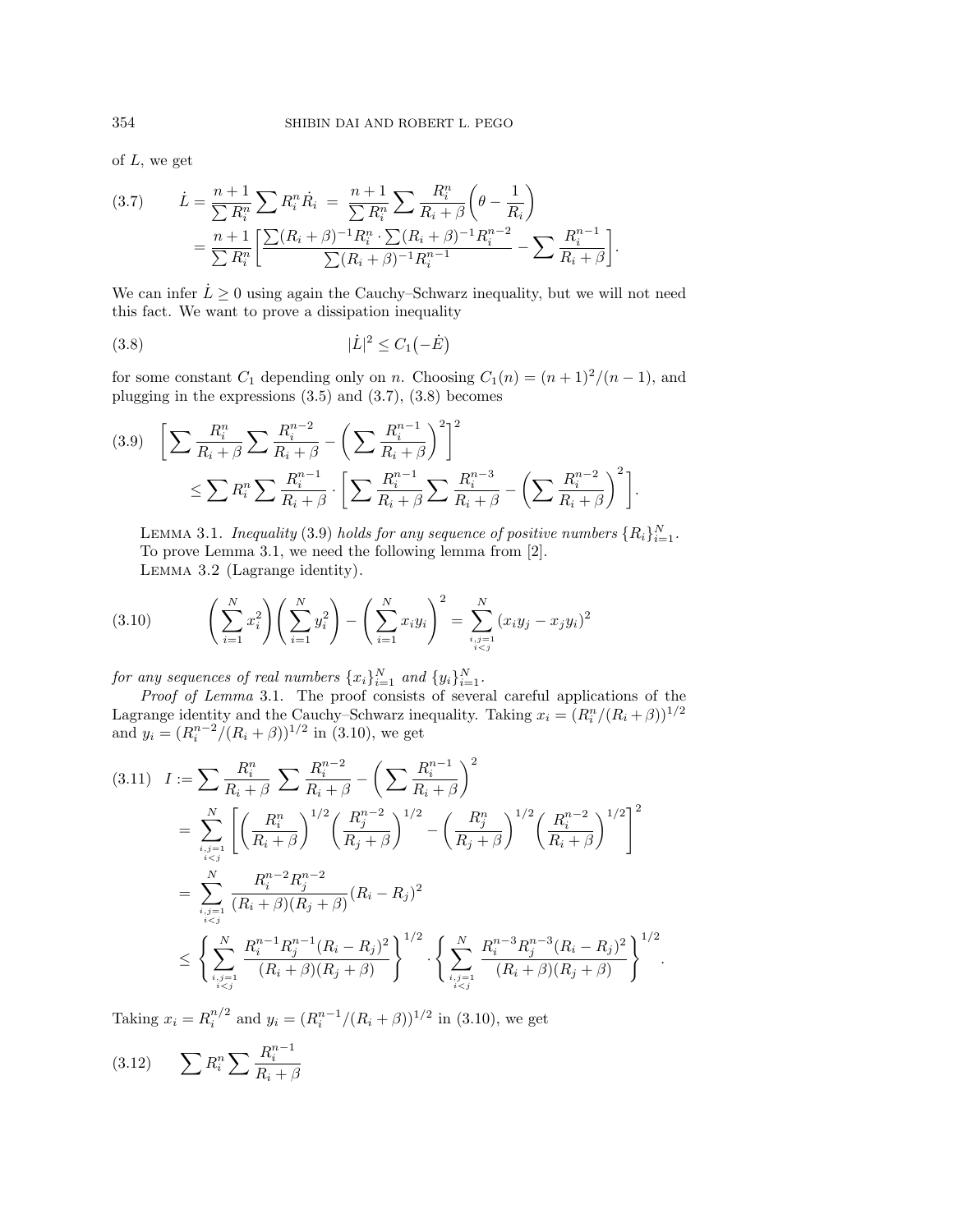$$
= \left[\sum_{k} \left(\frac{R_i^{2n-1}}{R_i+\beta}\right)^{1/2}\right]^2 + \sum_{\substack{i,j=1 \\ i  

$$
\geq \sum_{\substack{i,j=1 \\ i
$$
$$

Taking  $x_i = (R_i^{n-1}/(R_i + \beta))^{1/2}$  and  $y_i = (R_i^{n-3}/(R_i + \beta))^{1/2}$  in (3.10), we get

$$
(3.13) \sum \frac{R_i^{n-1}}{R_i + \beta} \sum \frac{R_i^{n-3}}{R_i + \beta} - \left(\sum \frac{R_i^{n-2}}{R_i + \beta}\right)^2
$$
  
= 
$$
\sum_{\substack{i,j=1 \ i  
= 
$$
\sum_{\substack{i,j=1 \ i
$$
$$

Thus

$$
(3.14) \qquad II := \sum_{i} R_i^n \sum_{i} \frac{R_i^{n-1}}{R_i + \beta} \left[ \sum_{i} \frac{R_i^{n-1}}{R_i + \beta} \sum_{i} \frac{R_i^{n-3}}{R_i + \beta} - \left( \sum_{i} \frac{R_i^{n-2}}{R_i + \beta} \right)^2 \right]
$$
  

$$
\geq \sum_{i,j=1 \atop i  

$$
\cdot \sum_{i,j=1 \atop i
$$
$$

Comparing (3.11) and (3.14),  $I^2 \n\t\leq II$  is an immediate consequence of the inequality

(3.15)  $(R_i - R_j)^2 \leq [R_i^{1/2}(R_i + \beta)^{1/2} - R_j^{1/2}(R_j + \beta)^{1/2}]^2$  for all *i*, *j*. Inequality (3.15) holds since

$$
[R_i^{1/2}(R_i + \beta)^{1/2} - R_j^{1/2}(R_j + \beta)^{1/2}]^2 - (R_i - R_j)^2
$$
  
=  $\beta(R_i + R_j) + 2R_iR_j - 2R_i^{1/2}R_j^{1/2}(R_i + \beta)^{1/2}(R_j + \beta)^{1/2},$ 

and

$$
[\beta(R_i + R_j) + 2R_i R_j]^2 - [2R_i^{1/2} R_j^{1/2} (R_i + \beta)^{1/2} (R_j + \beta)^{1/2}]^2
$$
  
=  $\beta^2 (R_i - R_j)^2 \ge 0.$ 

The dissipation inequality (3.8) follows from Lemma 3.1. Applying Lemma 3 in [6], we directly get the following estimates.

THEOREM 3.3. For any  $0 \leq \lambda \leq 1$  and  $0 \leq r \leq 3$  satisfying  $\lambda r > 1$  and  $(1-\lambda)r < 2$ , there exist positive constants  $C_2$  and  $C_3$ , depending only on  $\lambda, r$ , and the dimension of space n, such that for any solution  $\{R_i\}$  of equations (3.1) and (3.3), we have

(3.16) 
$$
\int_0^T E^{\lambda r} L^{-(1-\lambda)r} dt \ge C_2 \int_0^T (t^{-1/3})^r dt \text{ for } T \ge C_3 L(0)^3,
$$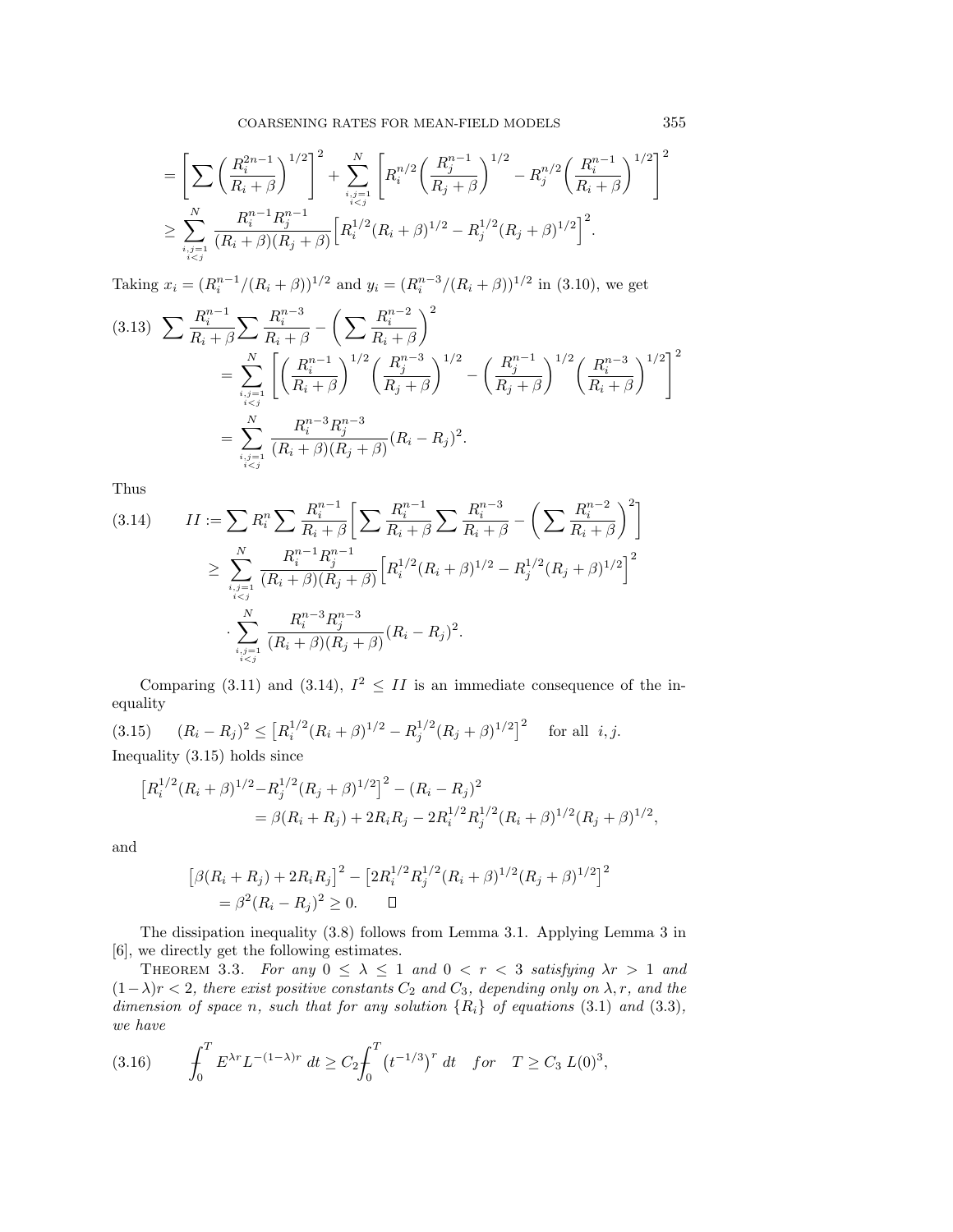where  $E$  and  $L$  are defined in terms of  $(2.1)$  and  $(2.2)$ , respectively.

Proof. Lemma 3.1 guarantees that the dissipation relation (3.8) holds. Together with the interpolation inequality  $(2.3)$ , we have

$$
EL \ge 1 \quad \text{and} \quad |\dot{L}|^2 \le C_1(-\dot{E}).
$$

 $\Box$ Lemma 3 in [6] leads directly to (3.3).

Taking  $\lambda = 1$  and  $r = p$  for  $1 < p < 3$  in Theorem 3.3 yields (2.4).

**4. Discrete systems II: Interface-reaction–controlled growth.** Our aim in this section is to prove the coarsening estimate (2.5) for any collection of finitely many spherical particles in  $\mathbb{R}^n$  that undergoes coarsening controlled by interface reactions. Each particle obeys the growth law

(4.1) 
$$
\dot{R}_i = \theta - \frac{1}{R_i}, \quad (1 \le i \le N(t)),
$$

where  $R_i$  is the radius of the *i*th particle and  $\theta$  is the mean field.

By the conservation of total mass,

(4.2) 
$$
0 = \frac{d}{dt} \sum R_i^n = n \sum R_i^{n-1} \dot{R}_i = n \sum R_i^{n-1} \left(\theta - \frac{1}{R_i}\right),
$$

and thus

$$
\theta = \frac{\sum R_i^{n-2}}{\sum R_i^{n-1}}.
$$

Solutions of the system  $(4.1)$  and  $(4.3)$  have the same global existence and piecewise smooth properties as that of  $(3.1)$  and  $(3.3)$ . Taking the time derivative of  $E =$  $\sum R_i^{n-1}/\sum R_i^n$ , we have

(4.4) 
$$
\dot{E} = \frac{n-1}{\sum R_i^n} \sum R_i^{n-2} \dot{R}_i = \frac{n-1}{\sum R_i^n} \sum R_i^{n-2} \left(\theta - \frac{1}{R_i}\right)
$$

$$
= \frac{n-1}{\sum R_i^n} \left[\frac{\left(\sum R_i^{n-2}\right)^2}{\sum R_i^{n-1}} - \sum R_i^{n-3}\right] \le 0,
$$

since

$$
(4.5) \qquad \sum R_i^{n-2} = \sum \left[ R_i^{(n-1)/2} R_i^{(n-3)/2} \right] \le \left( \sum R_i^{n-1} \right)^{1/2} \left( \sum R_i^{n-3} \right)^{1/2}.
$$

Taking the time derivative of  $L = \sum R_i^{n+1} / \sum R_i^n$ , we have

(4.6) 
$$
\dot{L} = \frac{n+1}{\sum R_i^n} \sum R_i^n \dot{R}_i = \frac{n+1}{\sum R_i^n} \left[ \frac{\sum R_i^n \sum R_i^{n-2}}{\sum R_i^{n-1}} - \sum R_i^{n-1} \right].
$$

Again, by the Cauchy–Schwarz inequality, we can infer  $\dot{L} \geq 0$ .

As described in section 2, we will need a dissipation inequality that relates  $\dot{L}$  and  $E$ . We claim that

$$
(4.7) \qquad \qquad |\dot{L}|^2 \le D_1 L(-\dot{E})
$$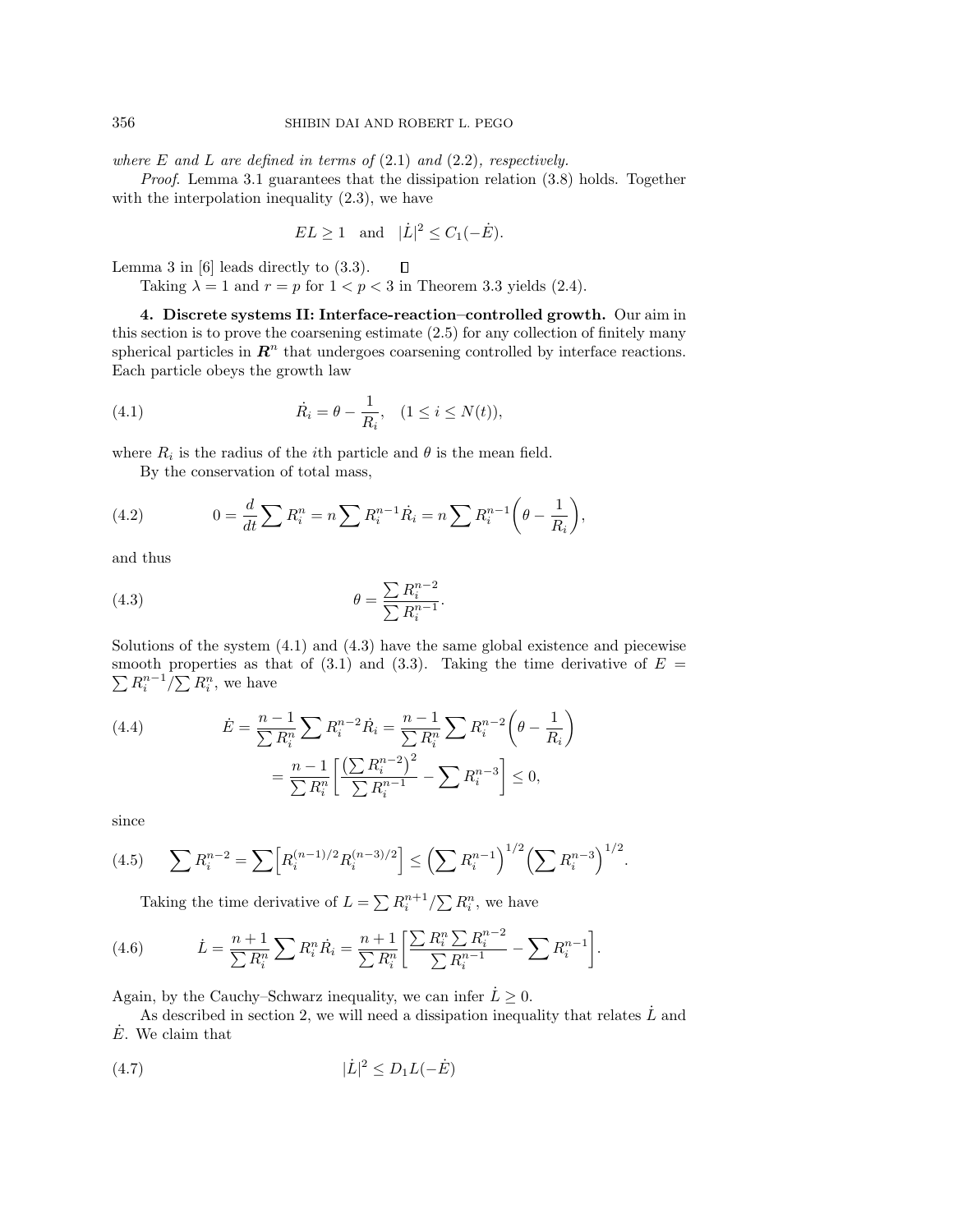for some positive constant  $D_1$  depending only on n. Choosing  $D_1(n)=(n+1)^2/(n-1)$ , and plugging in the expressions (4.4) and (4.6), inequality (4.7) becomes

(4.8) 
$$
\left[\sum R_i^n \sum R_i^{n-2} - \left(\sum R_i^{n-1}\right)^2\right]^2 \le \sum R_i^{n-1} \sum R_i^{n+1} \cdot \left[\sum R_i^{n-1} \sum R_i^{n-3} - \left(\sum R_i^{n-2}\right)^2\right].
$$

LEMMA 4.1. Inequality (4.8) holds for any sequence of positive numbers  $\{R_i\}_{i=1}^N$ .

Proof. Similar to the proof of Lemma 3.1, we will apply the Lagrange identity (3.10) and the Cauchy–Schwarz inequality. Taking  $x_i = R_i^{n/2}$  and  $y_i = R_i^{(n-2)/2}$  in (3.10), we have

$$
(4.9) \quad I := \sum_{i} R_i^n \sum_{i} R_i^{n-2} - \left(\sum_{i} R_i^{n-1}\right)^2
$$
\n
$$
= \sum_{i,j=1 \atop i\n
$$
= \sum_{i,j=1 \atop i\n
$$
\leq \left[ \sum_{i,j=1 \atop i
$$
$$
$$

Taking  $x_i = R_i^{(n-1)/2}$  and  $y_i = R_i^{(n+1)/2}$  in (3.10), we have

$$
\sum R_i^{n-1} \sum R_i^{n+1} = \left(\sum R_i^n\right)^2 + \sum_{\substack{i,j=1 \ i\n
$$
(4.10) \qquad \qquad = \left(\sum R_i^n\right)^2 + \sum_{\substack{i,j=1 \ i
$$
$$

Taking  $x_i = R_i^{(n-1)/2}$  and  $y_i = R_i^{(n-3)/2}$  in (3.10), we have

$$
\sum R_i^{n-1} \sum R_i^{n-3} - \left(\sum R_i^{n-2}\right)^2 = \sum_{\substack{i,j=1 \ i  

$$
= \sum_{\substack{i,j=1 \ i
$$
$$

Thus

$$
(4.12) \qquad II := \sum_{i} R_i^{n-1} \sum_{i} R_i^{n+1} \Big[ \sum_{i} R_i^{n-1} \sum_{j} R_i^{n-3} - \Big( \sum_{i} R_i^{n-2} \Big)^2 \Big] \geq \sum_{i,j=1 \atop i
$$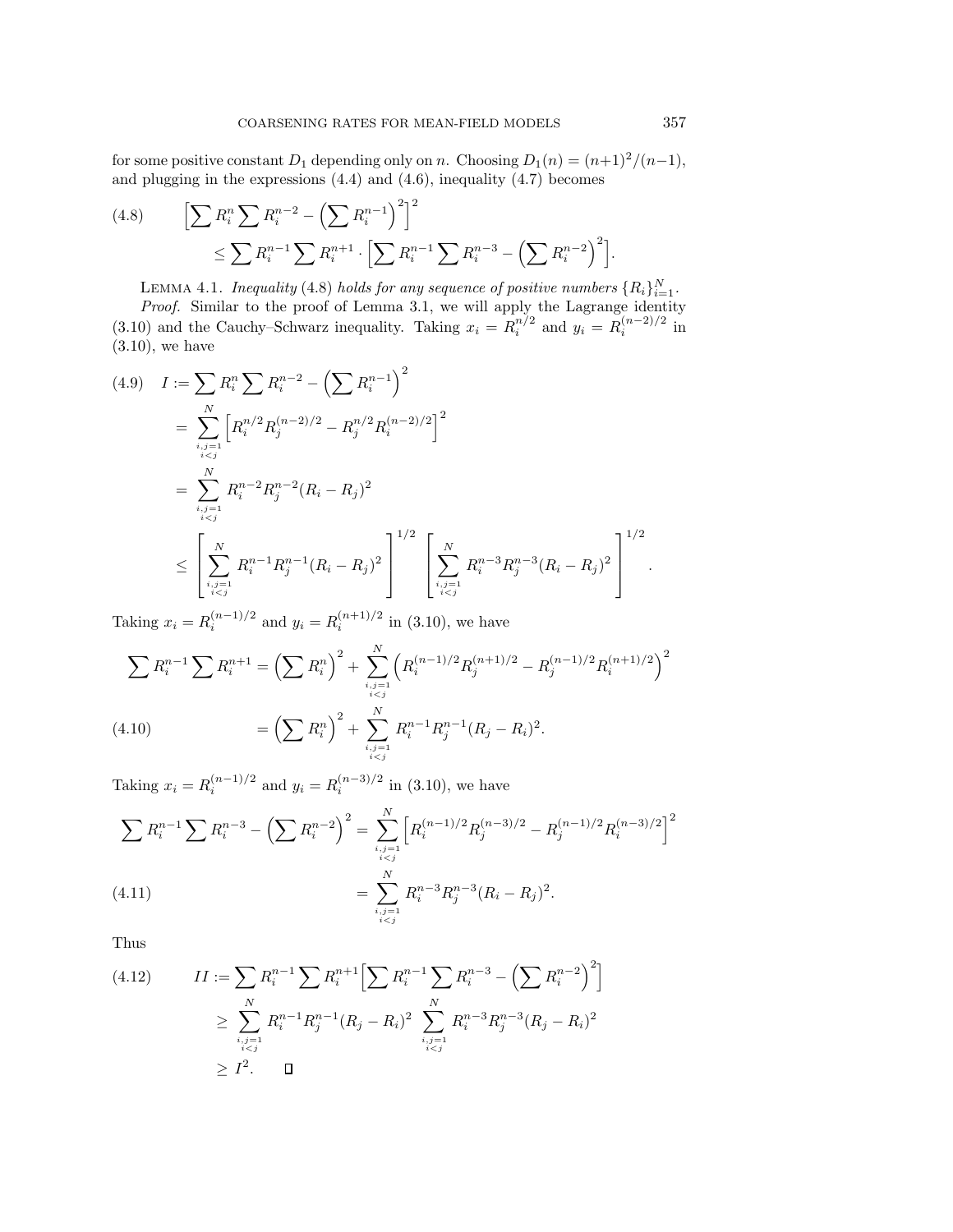At this point we have established the desired interpolation and dissipation inequalities. The third step toward our coarsening estimates is an ODE lemma.

LEMMA 4.2 (ODE lemma). Let  $E(t)$  and  $L(t)$  be two continuous and piecewise smooth positive functions. Assume that for some  $T_1$ ,  $0 \le T_1 \le \infty$ ,  $E(t)$  satisfies

(4.13) 
$$
\dot{E} < 0 \text{ a.e. on } (0, T_1), \quad \dot{E} = 0 \text{ on } (T_1, \infty).
$$

If  $E(t)$  and  $L(t)$  satisfy

(4.14) 
$$
EL \ge 1 \quad and \quad |\dot{L}|^2 \le D_1L(-\dot{E}),
$$

then for any  $0 \leq \lambda \leq 1$  and  $r > 0$  satisfying

$$
(4.15) \t\t r < 3, \quad \lambda r > 1 \quad and \quad (1 - \lambda)r < 2,
$$

we have

$$
(4.16)\quad \int_0^T E(t)^{\lambda r} L(t)^{1-(1-\lambda)r} dt \ge D_2 \int_0^T (t^{-1/2})^{r-1} dt \text{ for } T \ge D_3 L(0)^2,
$$

where  $D_2$  and  $D_3$  are positive constants depending only on  $\lambda$ , r, and  $D_1$ .

We remark that this lemma is key for obtaining bounds on coarsening rates for the  $t^{1/2}$  growth law. We will extend the ideas in the proof of Lemma 3 in [6] to establish this result. A special case of Lemma 4.2 is to take  $r = p + 1$  and  $\lambda = p/(p+1)$  for  $1 < p < 2$ . In this case, we obtain  $(2.5)$ 

(4.17) 
$$
\int_0^T E(t)^p dt \ge D_2 \int_0^T (t^{-1/2})^p dt \text{ for } T \ge D_3 L(0)^2,
$$

where  $D_2$  and  $D_3$  are positive constants depending only on p and  $D_1$ .

*Proof of Lemma* 4.2. (1) If  $T_1 = 0$ , then  $E = 0$  on  $(0, \infty)$ . By assumption (4.14), we get  $\dot{L} = 0$  on  $(0, \infty)$ . Hence  $E(t) = E(0)$  and  $L(t) = L(0)$  for all  $t \in (0, \infty)$ . By (4.15),  $\lambda r > 1$  and  $0 \leq \lambda \leq 1$  imply that  $r > 1/\lambda \geq 1$ . Hence we have  $1 < r < 3$ . Then

$$
(4.18) \quad \int_0^T E(t)^{\lambda r} L(t)^{1-(1-\lambda)r} dt = E(0)^{\lambda r} L(0)^{1-(1-\lambda)r}
$$

$$
\geq L(0)^{1-r}
$$

$$
\geq \frac{2}{3-r} T^{(1-r)/2} \quad \text{if } T \geq \left(\frac{2}{3-r}\right)^{2/(r-1)} L(0)^2
$$

$$
= D_2' \int_0^T (t^{-1/2})^{r-1} dt \quad \text{if } T \geq D_3' L(0)^2,
$$

where

$$
D'_2 = 1
$$
 and  $D'_3 = \left(\frac{2}{3-r}\right)^{2/(r-1)}$ .

(2) Now we consider the case when  $T_1 > 0$ .  $\dot{E}(t) < 0$  on  $(0, T_1)$  implies that E is a strictly decreasing function of t on  $(0, T_1)$ . Hence  $E(t)$  is invertible on  $(0, T_1)$  and we regard  $t \in (0, T_1)$  as a function of  $\varepsilon$ , with  $\varepsilon$  denoting the independent variable to distinguish it from  $E = E(t)$  and avoid confusion. Note that  $\varepsilon$  ranges from  $E(0)$  to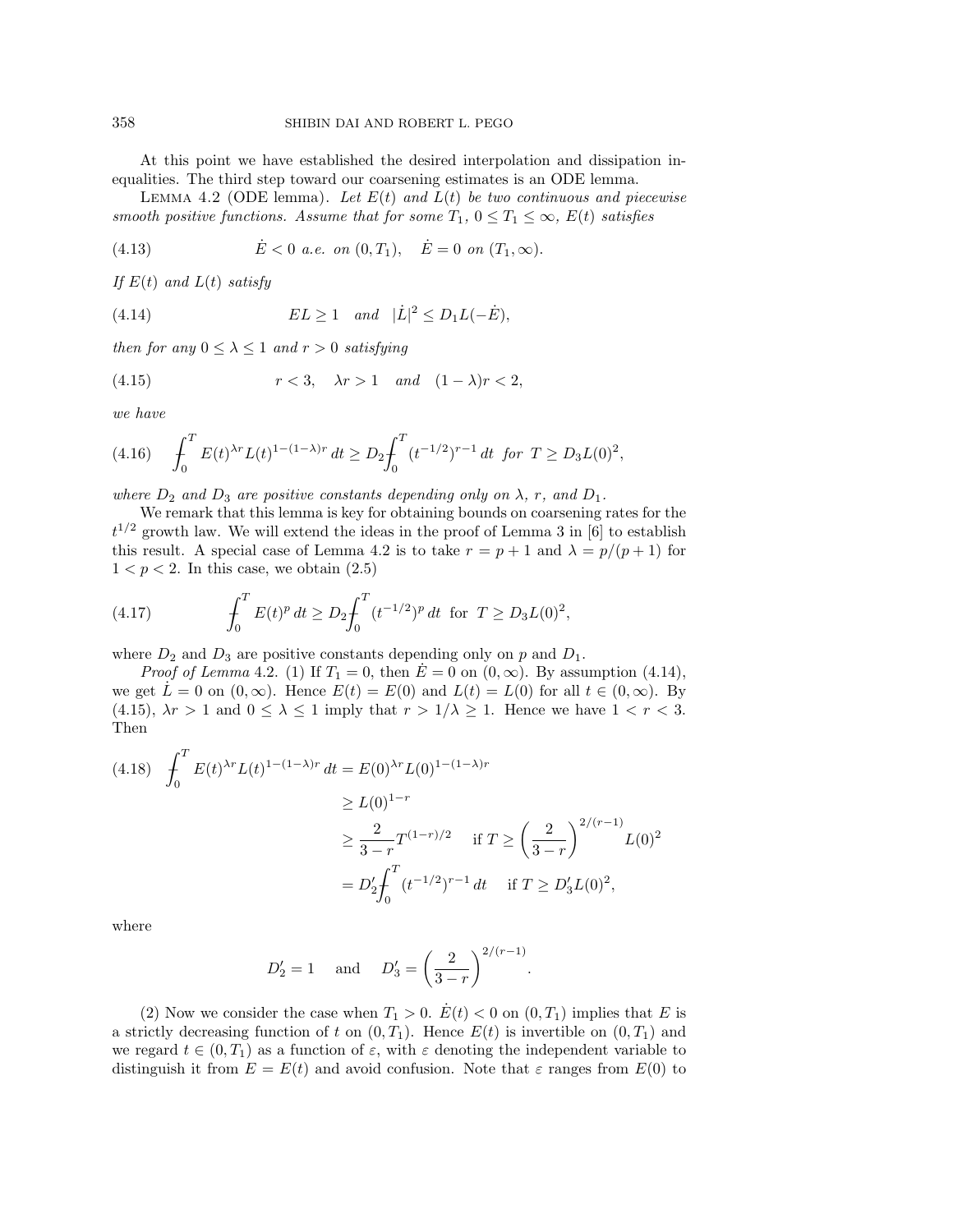$E(\infty) := \lim_{t \to \infty} E(t)$ , since  $\dot{E}(t) = 0$  for  $t \in (T_1, \infty)$  implies that  $E(t) = E(T_1)$  for any  $t > T_1$ . Consequently, for  $t \in (0, T_1)$ ,  $L(t)$  can be viewed as a function of  $\varepsilon$ . Thus

(4.19) 
$$
\frac{dL}{dt} = \frac{dL}{d\varepsilon} \frac{dE}{dt} \quad \text{for } t \in (0, T_1)
$$

and  $|\dot{L}|^2 \le D_1 L(-\dot{E})$  implies that

(4.20) 
$$
\left|\frac{dL}{d\varepsilon}\right|^2(-\dot{E}) \le D_1 L(\varepsilon).
$$

Multiplying both sides by a positive function  $f(\varepsilon)$  and integrating from 0 to T, we have

(4.21) 
$$
\int_0^T f(E(t))L(t) dt \ge \frac{1}{D_1} \int_{E_T}^{E_0} f(\varepsilon) \left(\frac{dL}{d\varepsilon}\right)^2 d\varepsilon
$$

if  $T < T_1$ , and

(4.22) 
$$
\int_0^T f(E(t))L(t) dt \ge \int_0^{T_1} f(E(t))L(t) dt \ge \frac{1}{D_1} \int_{E_T}^{E_0} f(\varepsilon) \left(\frac{dL}{d\varepsilon}\right)^2 d\varepsilon
$$

if  $T \geq T_1$ , where  $E_0 = E(0)$  and  $E_T = E(T)$ . Taking  $f(\varepsilon) = \varepsilon^{\lambda r} L(\varepsilon)^{-(1-\lambda)r}$ , we get

(4.23) 
$$
\int_0^T E(t)^{\lambda r} L(t)^{1-(1-\lambda)r} dt \ge \frac{1}{D_1} \int_{E_T}^{E_0} \varepsilon^{\lambda r} L(\varepsilon)^{-(1-\lambda)r} \left(\frac{dL}{d\varepsilon}\right)^2 d\varepsilon.
$$

We will change variables so that the right-hand side becomes an integral of a square of some gradient. Consider

(4.24) 
$$
\hat{\varepsilon} = \frac{1}{\lambda r - 1} \varepsilon^{-(\lambda r - 1)}, \quad \hat{L} = \frac{1}{1 - r(1 - \lambda)/2} L^{1 - r(1 - \lambda)/2}.
$$

Our requirements  $\lambda r > 1$  and  $(1 - \lambda)r < 2$  guarantee that  $\hat{\varepsilon} > 0, \hat{L} > 0$  and  $\hat{\varepsilon} \to$  $\infty, \hat{L} \to \infty$  as  $\varepsilon \to 0$  and  $L \to \infty$ , respectively. Also, we have

(4.25) 
$$
\frac{d\hat{\varepsilon}}{d\varepsilon} = -\varepsilon^{-\lambda r}
$$

and

$$
(4.26)\quad \left(\frac{d\hat{L}}{d\hat{\varepsilon}}\right)^2 d\hat{\varepsilon} = \left(\frac{d\hat{L}}{dL}\right)^2 \left(\frac{dL}{d\varepsilon}\right)^2 \left(\frac{d\varepsilon}{d\hat{\varepsilon}}\right)^2 \left(\frac{d\hat{\varepsilon}}{d\varepsilon}\right)^2 d\varepsilon = -\varepsilon^{\lambda r} L^{-(1-\lambda)r} \left(\frac{dL}{d\varepsilon}\right)^2 d\varepsilon.
$$

Hence

(4.27) 
$$
\int_{E_T}^{E_0} \varepsilon^{\lambda r} L^{-(1-\lambda)r} \left(\frac{dL}{d\varepsilon}\right)^2 d\varepsilon = \int_{\hat{E}_0}^{\hat{E}_T} \left(\frac{d\hat{L}}{d\hat{\varepsilon}}\right)^2 d\hat{\varepsilon}.
$$

The right-hand side is bounded below by its minimum over all functions  $\hat{L}(\hat{\varepsilon})$  with the same endpoint values

$$
\hat{L}_0 := \hat{L}(\hat{E}_0) = \frac{1}{1 - r(1 - \lambda)/2} L(0)^{1 - r(1 - \lambda)/2}
$$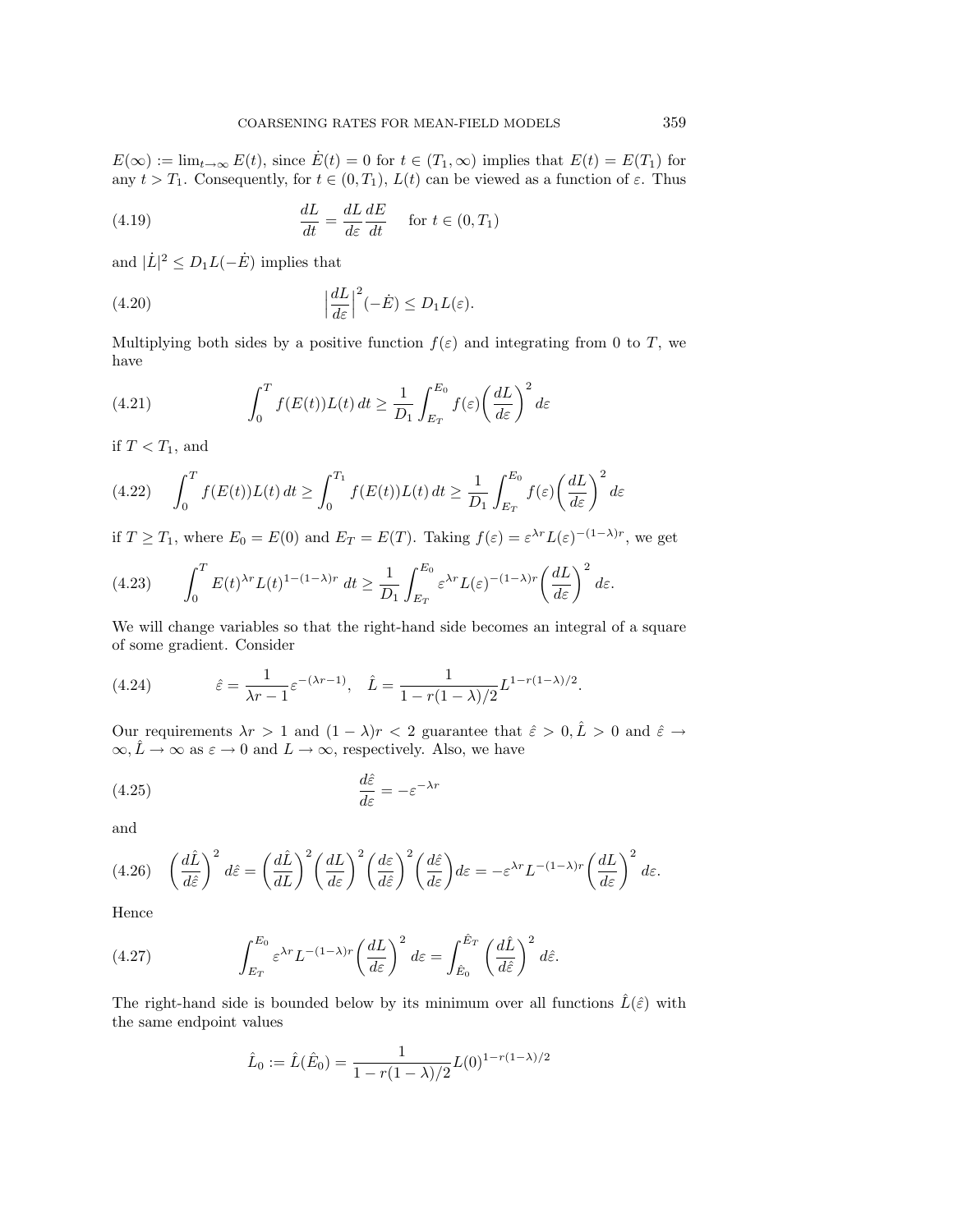and

$$
\hat{L}_T := \hat{L}(\hat{E}_T) = \frac{1}{1 - r(1 - \lambda)/2} L(t)^{1 - r(1 - \lambda)/2},
$$

and the minimum is achieved when  $\hat{L}$  is a linear function of  $\hat{\varepsilon}.$  Thus

(4.28) 
$$
\int_0^T E^{\lambda r}(t) L^{1-(1-\lambda)r}(t) dt \ge \frac{1}{D_1} \frac{(\hat{L}_T - \hat{L}_0)^2}{\hat{E}_T - \hat{E}_0}.
$$

(2a) If  $L(T) \geq 2L(0)$ , then

$$
\hat{L}_0 \le 2^{r(1-\lambda)/2 - 1} \hat{L}_T < \hat{L}_T.
$$

Hence

$$
\hat{L}_T - \hat{L}_0 \ge (1 - 2^{r(1 - \lambda)/2 - 1}) \hat{L}_T
$$

and, consequently,

$$
\int_0^T E^{\lambda r}(t) L^{1-(1-\lambda)r}(t) dt \ge \frac{1}{D_1} \frac{(\hat{L}_T - \hat{L}_0)^2}{\hat{E}_T - \hat{E}_0} \ge \frac{\left(1 - 2^{r(1-\lambda)/2 - 1}\right)^2}{D_1} \frac{\hat{L}_T^2}{\hat{E}_T}
$$
\n
$$
\ge \frac{\left(1 - 2^{r(1-\lambda)/2 - 1}\right)^2}{D_1} \frac{(\lambda r - 1)}{\left(1 - r(1 - \lambda)/2\right)^2} E^{\lambda r - 1} L^{2 - (1 - \lambda)r}
$$
\n
$$
= \hat{D}_2 \left( EL \right)^{\left((2\lambda - 1)r + 1\right)/(r - 1)} \cdot \left( E^{\lambda r} L^{1 - (1 - \lambda)r} \right)^{-\left(r - 3\right)/(1 - r)},
$$

where

$$
\hat{D}_2 := \frac{(\lambda r - 1)}{D_1} \left( \frac{1 - 2^{r(1 - \lambda)/2 - 1}}{1 - r(1 - \lambda)/2} \right)^2.
$$

Since  $1 < r < 3$  and  $\lambda r > 1$ ,

$$
(2\lambda - 1)r + 1 = 2\lambda r + 1 - r > 3 - r > 0.
$$

Thus

$$
\frac{(2\lambda - 1)r + 1}{r - 1} > 0 \quad \text{and} \quad \frac{r - 3}{1 - r} > 0.
$$

So  $EL \ge 1$  implies  $(EL)^{((2\lambda-1)r+1)/(r-1)} \ge 1$  and hence

$$
(4.30) \quad \int_0^T E^{\lambda r}(t) L^{1-(1-\lambda)r}(t) \, dt \ge \hat{D}_2 \big( E^{\lambda r} L^{1-(1-\lambda)r} \big)^{-(r-3)/(1-r)} \quad \text{if } L_T \ge 2L_0.
$$

Define

(4.31) 
$$
h(T) := \int_0^T E^{\lambda r}(t) L^{1-(1-\lambda)r}(t) dt.
$$

Then  $h'(T) = E^{\lambda r}(T) L^{1-(1-\lambda)r}(T)$  and (4.30) can be rewritten as

(4.32) 
$$
h(T) \geq \hat{D}_2(h'(T))^{-(r-3)/(1-r)} \quad \text{if } L_T \geq 2L_0
$$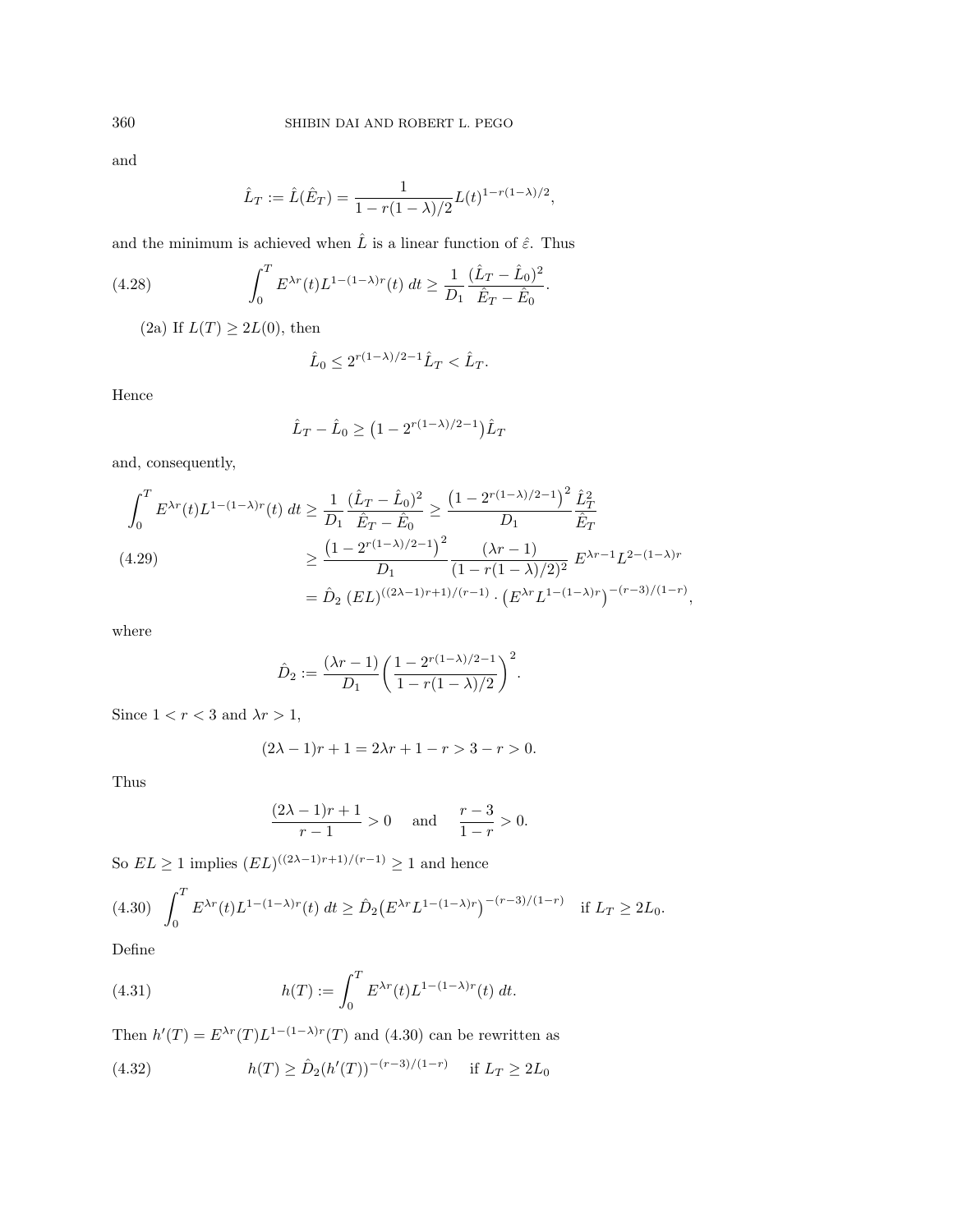or, equivalently,

(4.33) 
$$
h'(T)\big(h(T)\big)^{(r-1)/(3-r)} \geq \hat{D}_2^{(r-1)/(3-r)} \quad \text{if } L_T \geq 2L_0.
$$

(2b) If  $L(T) < 2L(0)$ , then by  $EL \ge 1$ ,

$$
E_T \ge L_T^{-1} \ge \frac{1}{2} L_0^{-1},
$$

$$
E_T^{\lambda r} L_T^{1-(1-\lambda)r} = \left( E_T L_T \right)^{\lambda r} L_T^{1-r} \ge L_T^{1-r} \ge L_0^{1-r} 2^{1-r}.
$$

Thus

(4.34) 
$$
h'(T) \ge L_0^{1-r} 2^{1-r}
$$
 if  $L(T) \le 2L(0)$ .

Combining (4.33) and (4.34), we have

$$
h'(T)\Big[h(T) + L_0^{3-r}\Big]^{(r-1)/(3-r)} \ge \min\{2^{1-r}, \hat{D}_2^{(r-1)/(3-r)}\} =: m \quad \text{for all } T.
$$

Thus

$$
(4.35) \quad \frac{d}{dt} \left[ h(t) + L_0^{3-r} \right]^{2/(3-r)} = \frac{2}{3-r} h'(t) \left[ h(t) + L_0^{3-r} \right]^{(r-1)/(3-r)} \ge \frac{2m}{3-r}.
$$

By integration over time from  $0$  to  $T$ , we get

(4.36) 
$$
h(T) \ge \left[\frac{2m}{3-r}T + L_0^2\right]^{(3-r)/2} - L_0^{3-r}
$$

$$
\ge \left(\frac{2m}{3-r}\right)^{(3-r)/2} T^{(3-r)/2} - L_0^{3-r}
$$

$$
\ge \frac{1}{2} \left(\frac{2m}{3-r}\right)^{(3-r)/2} T^{(3-r)/2} \quad \text{if } T > 2^{2/(3-r)} \frac{(3-r)}{2m} L_0^2.
$$

Equivalently,

$$
(4.37) \qquad \int_0^T E(t)^{\lambda r} L(t)^{1-(1-\lambda)r} dt \ge D_2'' \int_0^T (t^{-1/2})^{r-1} dt \quad \text{ for } T > D_3'' L_0^2,
$$

where

$$
D_2'' = \frac{3-r}{4} \left(\frac{2m}{3-r}\right)^{(3-r)/2} \quad \text{and} \quad D_3'' = 2^{2/(3-r)} \frac{(3-r)}{2m}.
$$

(3) Combining (1) and (2), we conclude that

$$
(4.38) \qquad \int_0^T E(t)^{\lambda r} L(t)^{1-(1-\lambda)r} dt \ge D_2 \int_0^T (t^{-1/2})^{r-1} dt \qquad \text{for } T > D_3 L_0^2,
$$

where

$$
D_2 = \min\{D'_2, D''_2\}
$$
 and  $D_3 = \max\{D'_3, D''_3\}$ .  $\Box$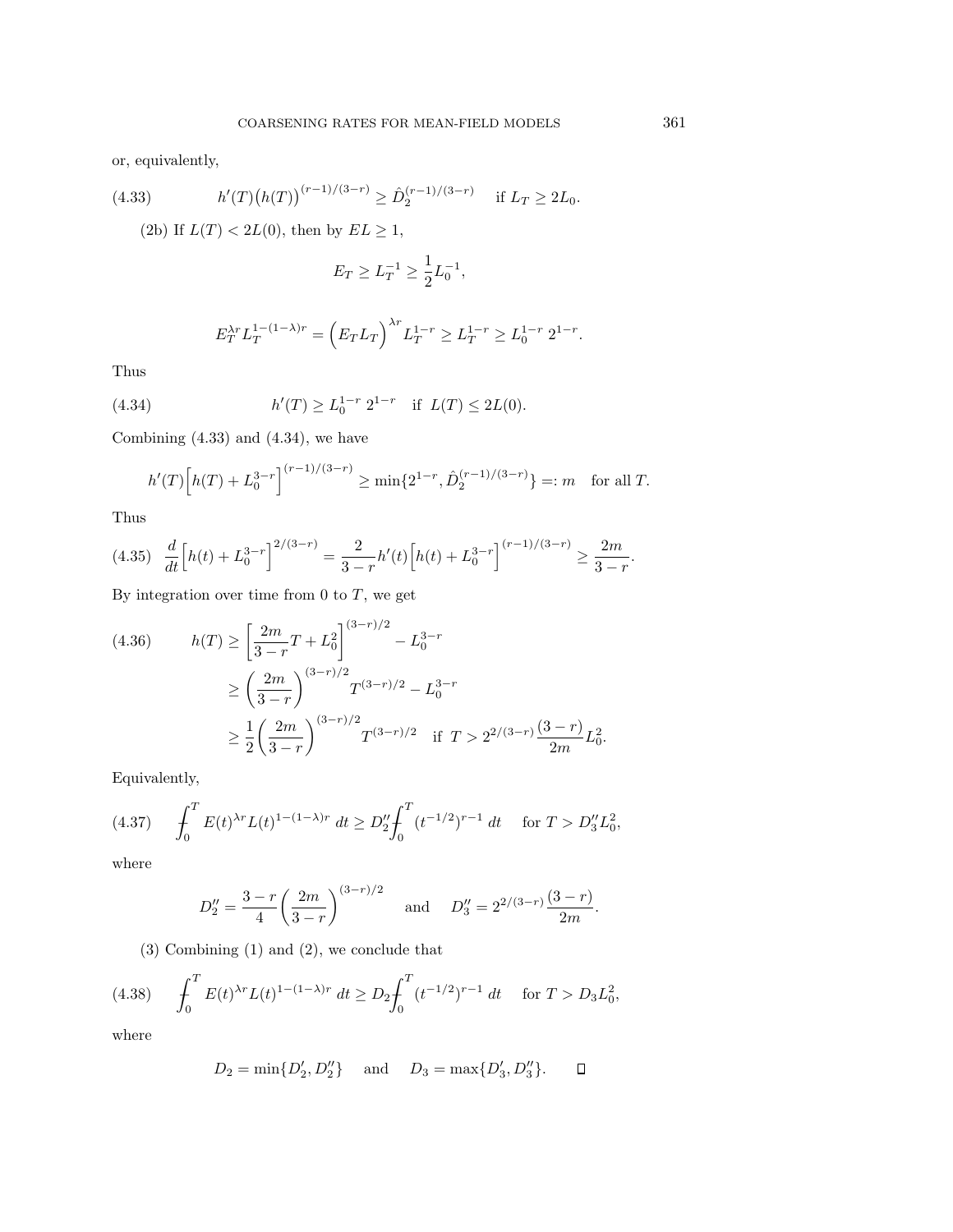We claim the following estimate for the collection of particles that undergoes coarsening determined by (4.1).

THEOREM 4.3. For any  $0 \leq \lambda \leq 1$  and  $0 < r < 3$  satisfying  $\lambda r > 1$  and  $(1-\lambda)r <$ 2, there exist positive constants  $D_2$  and  $D_3$ , depending only on  $\lambda$ , r, and the dimension of space n, such that for any solution  $\{R_i\}$  of equations (4.1) and (4.3), we have

$$
(4.39) \quad \int_0^T E(t)^{\lambda r} L(t)^{1-(1-\lambda)r} dt \ge D_2 \int_0^T (t^{-1/2})^{r-1} dt \text{ for } T \ge D_3 L(0)^2,
$$

where E and L are defined in terms of  $(2.1)$  and  $(2.2)$ , respectively.

*Proof.* As we discussed at the beginning of this section, solutions  $\{R_i\}$  of equations  $(4.1)$  and  $(4.3)$  are continuous and piecewise smooth. Hence E and L defined by  $(2.1)$ and (2.2) are continuous and piecewise smooth. Furthermore, by (4.4),  $E \leq 0$  and  $E = 0$  if and only if all  $R_i$  are equal. Notice that if all  $R_i$  are equal, then the system  $(4.1)$  and  $(4.3)$  reaches an equilibrium point and the solution stops coarsening. Consequently, if  $E = 0$  at some time  $t_1$ , then  $E(t) = 0$  for all  $t \geq t_1$ . Hence, E satisfies the condition (4.13) of Lemma 4.2.

On the other hand, the interpolation inequality (2.3) and the dissipation relation (4.7) say

$$
EL \ge 1
$$
 and  $|\dot{L}|^2 \le D_1L(-\dot{E}).$ 

The theorem is then an immediate consequence of Lemma 4.2.  $\Box$ 

**5. Coarsening rates for particle systems with general size distributions.** Now it is time to consider our mean-field models with more general size distributions. Definitions  $(2.1)$  and  $(2.2)$  imply that, in the more general case, E and L should be defined in terms of the  $(n-1)$ st, nth, and  $(n+1)$ st moments of the size distributions. Thus it is necessary to require the initial size distributions to be in  $\mathcal{P}_{n+1}$ , the set of Borel probability measures on  $[0, \infty)$  with finite  $(n + 1)$ st moments. By Hölder's inequality, it is immediate to see that  $\mathcal{P}_{n+1}$  is a subset of  $\mathcal{P}_n$ .

In [13], Niethammer and Pego proved well-posedness and compactness results for a family of mean-field models. All of our models under consideration are included in that work except for the 2D volume-diffusion–controlled growth model with  $\beta = 0$ . Their results guarantee the existence and uniqueness of measure-valued solutions of equation (1.2) or (1.8). A measure-valued solution is a weak-star continuous map  $t \mapsto \nu_t$  taking  $[0,\infty) \to \mathcal{P}_n$  that is a solution in the sense of distributions on  $(0,\infty) \times (0,\infty)$ ; i.e., for all  $\phi \in C_c^{\infty}([0,\infty) \times (0,\infty))$  (smooth functions with compact support),

(5.1) 
$$
\int_0^\infty \int_0^\infty \left( \partial_t \phi + \frac{1}{R + \beta} \left( \theta(t) - \frac{1}{R} \right) \partial_R \phi \right) d\nu_t dt + \int_0^\infty \phi(0, \cdot) d\nu_0 = 0
$$

in the case of volume-diffusion–controlled growth (1.2), or

(5.2) 
$$
\int_0^\infty \int_0^\infty \left( \partial_t \phi + \left( \theta(t) - \frac{1}{R} \right) \partial_R \phi \right) d\nu_t dt + \int_0^\infty \phi(0, \cdot) d\nu_0 = 0
$$

in the case of interface-reaction–controlled growth (1.8).

Our main results are estimates in terms of these measure-valued solutions.

THEOREM 5.1 (volume-diffusion–controlled growth). Let  $n \geq 2$  be an integer and  $\beta \geq 0$ , with  $\beta > 0$  if  $n = 2$ . For any  $0 \leq \lambda \leq 1$  and  $0 < r < 3$  satisfying  $\lambda r > 1$  and  $(1-\lambda)r < 2$ , there exist positive constants  $C_2$  and  $C_3$ , depending only on  $\lambda$ , r, and the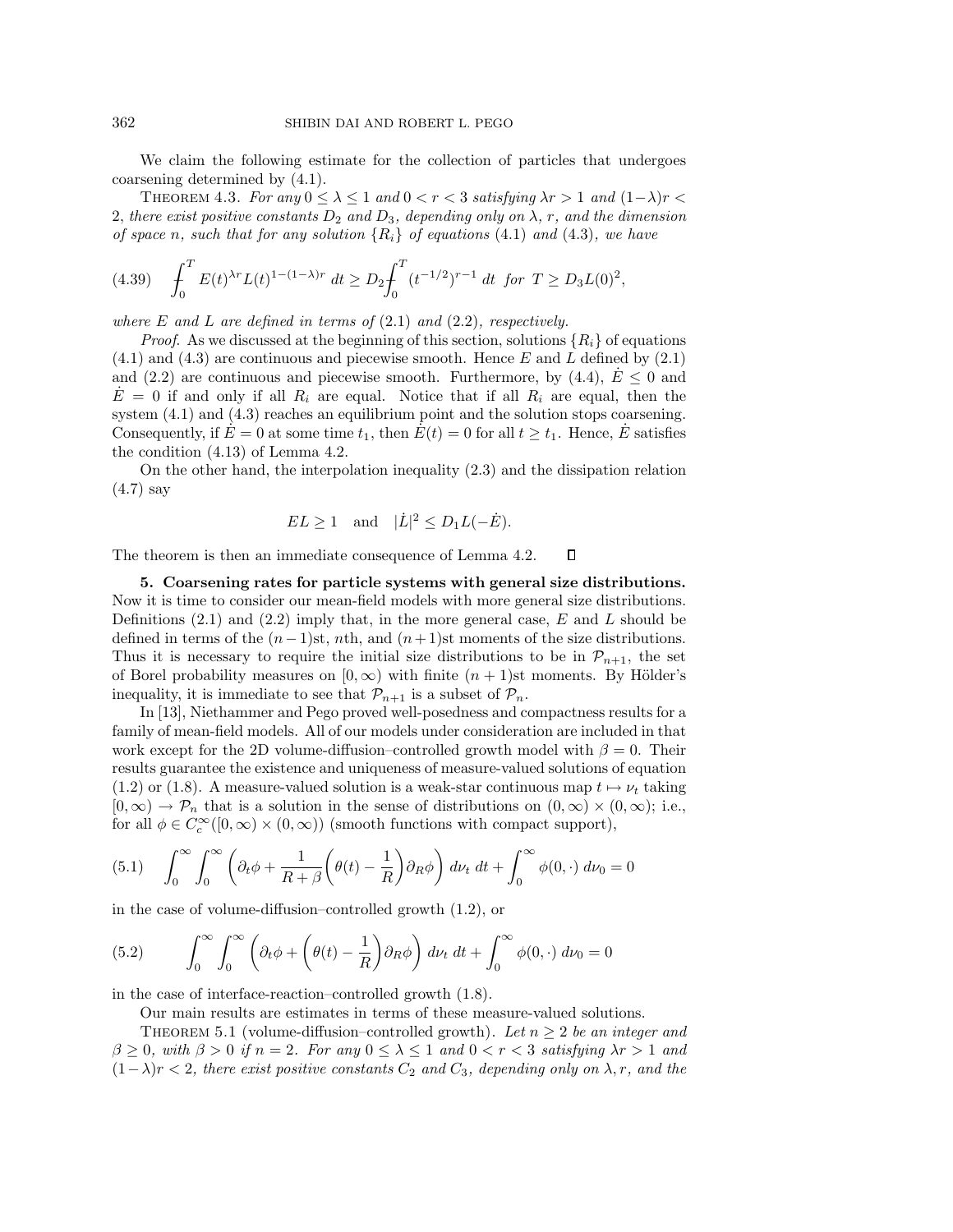dimension of space n, such that whenever  $\nu$  is a measure-valued solution of the transport equation (1.2) and the initial value  $\nu_0$  has finite nth and  $(n + 1)$ st moments, we have

$$
(5.3) \qquad \int_0^T E(t)^{\lambda r} L(t)^{-(1-\lambda)r} dt \ge C_2 \int_0^T (t^{-1/3})^r dt \quad \text{for } T \ge C_3 L(0)^3,
$$

where  $E(t)$  and  $L(t)$  are defined by (2.8) and (2.9), respectively, and the mean field  $\theta(t)$  is defined by (2.6).

Taking  $r = p$  and  $\lambda = 1$  for  $1 < p < 3$  in Theorem 5.1 gives Theorem 2.1.

THEOREM 5.2 (interface-reaction–controlled growth). Let  $n \geq 2$  be an integer. For any  $0 \leq \lambda \leq 1$  and  $0 < r < 3$  satisfying  $\lambda r > 1$  and  $(1 - \lambda)r < 2$ , there exist positive constants  $D_2$  and  $D_3$ , depending only on  $\lambda$ , r, and the dimension of space n, such that whenever  $\nu$  is a measure-valued solution of the transport equation (1.8) and the initial value  $\nu_0$  has finite nth and  $(n+1)$ st moments, we have

$$
(5.4) \quad \int_0^T E(t)^{\lambda r} L(t)^{1-(1-\lambda)r} dt \ge D_2 \int_0^T (t^{-1/2})^{r-1} dt \quad \text{for } T \ge D_3 L(0)^2,
$$

where  $E(t)$  and  $L(t)$  are defined by (2.8) and (2.9), respectively, and the mean field  $\theta(t)$  is defined by (2.7).

Taking  $r = p + 1$  and  $\lambda = p/(p + 1)$  for  $1 < p < 2$  in Theorem 5.2 gives Theorem 2.2.

The remaining part of this section is devoted to proving the theorems above. To do this, we will need a change of variables as is done in [13]. In that paper, rather than directly working on distributions of particle radii  $R$ , Niethammer and Pego change the problems into equivalent ones expressed in terms of rescaled particle volumes  $x(:= R<sup>n</sup>)$  and work with a size-ranking function for particle volumes.

According to  $(1.1)$  and  $(1.7)$ , the particle volume x satisfies the following growth law:

(5.5) 
$$
\dot{x} = a(x)\theta - b(x),
$$

where

(5.6) 
$$
a(x) = \frac{nx^{1-1/n}}{x^{1/n} + \beta}
$$
,  $b(x) = \frac{nx^{1-2/n}}{x^{1/n} + \beta}$  for volume-diffusion–controlled case,  
(5.7)  $a(x) = nx^{1-1/n}$ ,  $b(x) = nx^{1-2/n}$  for interface-reaction–controlled case,

and  $\theta(t) = \int b(x) \, d\nu_t(x) / \int a(x) \, d\nu_t(x)$ . Here  $\nu$  is the measure-valued solution in the sense of distributions for the transport equation

(5.8) 
$$
\partial_t u + \partial_x ((a(x)\theta - b(x))u) = 0.
$$

The results of Niethammer and Pego are established by a further change of variables  $([13];$  see also  $[12])$ . For any size distribution of particles which is a probability measure  $\mu$  on  $[0,\infty)$ , they define a *size-ranking function*  $x = \hat{x}(\mu) : (0,1] \to [0,\infty)$  by

(5.9) 
$$
x(\varphi) = \begin{cases} \sup\{y \mid \mu([y,\infty)) > \varphi\} & \text{for } 0 < \varphi < 1, \\ 0 & \text{for } \varphi = 1. \end{cases}
$$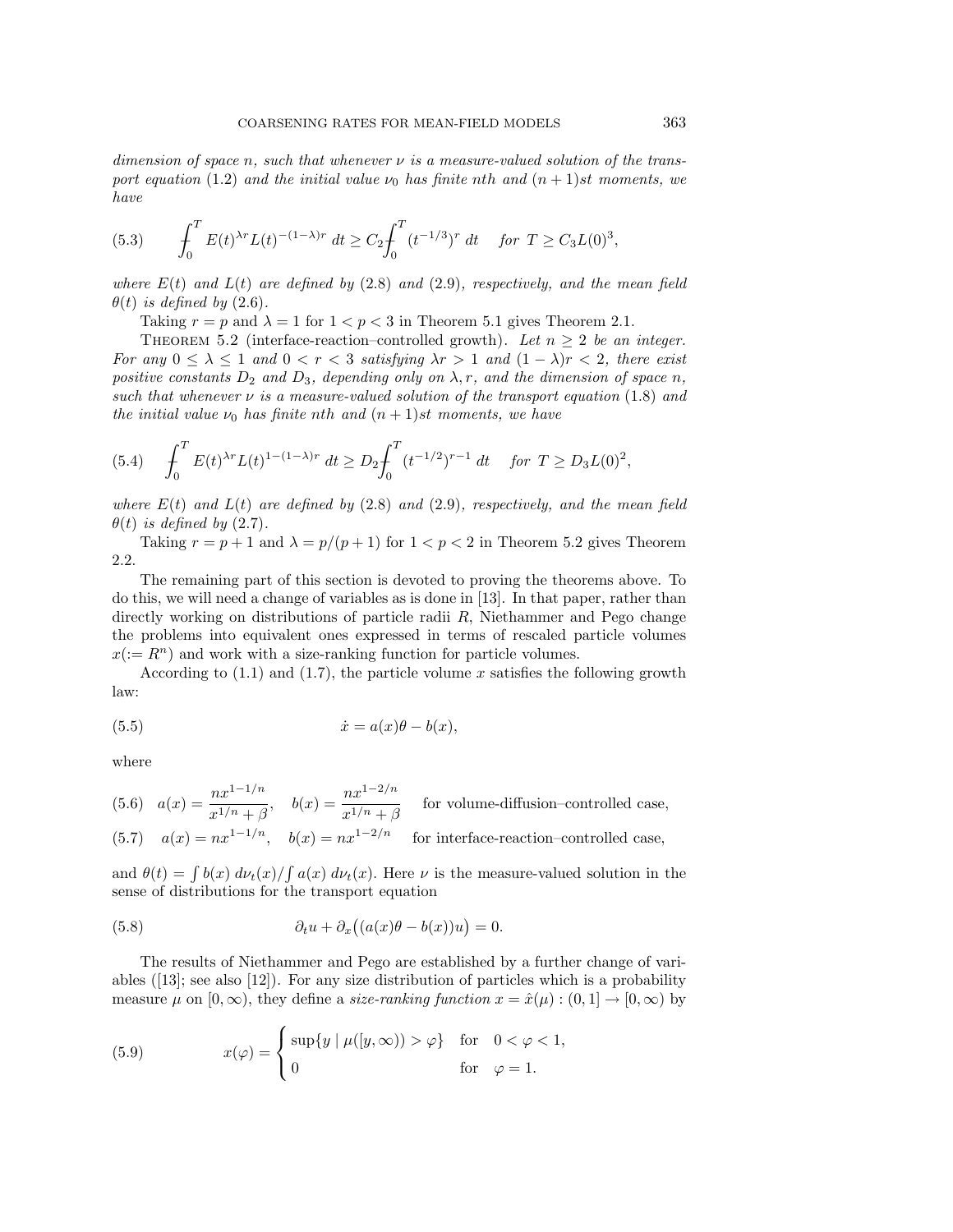This is the right-continuous inverse of the tail distribution function  $\varphi(x) = \mu([x,\infty)).$ The map  $\hat{x}$  gives a 1–1 correspondence between the set of Borel probability measures on  $[0, \infty)$  and the set of right-continuous decreasing functions x on  $(0, 1]$  with  $x(1) = 0$ .

The following space for size ranking is introduced in [13]:

$$
L_d^1 = \{x : (0,1] \to \mathbf{R} | x \in L^1((0,1)), x(1) = 0, \text{ and } x \text{ is decreasing}
$$
  
and right continuous on  $(0,1]$ .

It is a closed subspace of  $L^1((0,1))$ . We will also perform our estimates in this space.

By statement 2.5.18(3) in [5], for any continuous function  $f : (0, \infty) \to \mathbf{R}$  with compact support,

(5.10) 
$$
\int_0^1 f(x(\varphi)) d\varphi = \int_0^\infty f(y) d\mu(y).
$$

For any positive number  $\alpha > 0$ ,  $y \mapsto y^{\alpha}$  can be approximated by a monotonically increasing sequence of such functions, and thus by the monotone convergence theorem

(5.11) 
$$
\int_0^1 x(\varphi)^\alpha \ d\varphi = \int_0^\infty y^\alpha \ d\mu(y),
$$

where both sides may be infinite. Hence  $\mu \in \mathcal{P}_{\alpha}$  (Borel probability measures with finite  $\alpha$ th moment) if and only if x is right-continuous decreasing on  $(0, 1]$  with  $x(1) =$ 0 and  $\int_0^1 x(\varphi)^\alpha d\varphi < \infty$ .

The growth law (5.5) can be rewritten as an integral equation,

(5.12) 
$$
x(t,\varphi) = x(0,\varphi) + \int_0^t (a(x(s,\varphi))\theta(s) - b(x(s,\varphi))) ds
$$

with

(5.13) 
$$
\theta(t) = \int_0^{\bar{\varphi}(t)} b(x(t,\varphi)) d\varphi / \int_0^1 a(x(t,\varphi)) d\varphi \text{ for a.e. } t > 0,
$$

where  $\overline{\varphi}(t) := \sup \{ \varphi | x(t, \varphi) > 0 \}.$ 

Theorem 2.3 of [13] established the existence and uniqueness of the initial value problem for  $(5.12)$  and  $(5.13)$  under some assumptions  $((\text{H1})-(\text{H5})$  in [13]) which our problems satisfy except for the 2D volume-diffusion–controlled growth model with  $\beta = 0$ . This theorem claims that for any  $x_0 \in L_d^1$ , there exists a unique function  $x \in C([0,\infty), L_d^1)$  such that (5.12) and (5.13) hold with  $x(0,\varphi) = x_0(\varphi)$ . This is equivalent to the existence and uniqueness (Theorem 2.1 of [13]) of a weak-star continuous solution  $\nu : [0, \infty) \to \mathcal{P}_1$  for the transport equation (5.8) in the sense of distributions on  $(0, \infty) \times (0, \infty)$  with initial value  $\nu_0 = \hat{x}^{-1}(x_0)$ .

Proposition 6.1 of [13] established an  $L^1$  compactness result for (5.12) and (5.13); namely, given  $T \in (0, \infty)$ , for a compact sequence of initial values  $\{x_{0k}\}\subset L_d^1$ , the corresponding sequence of solutions  $x_k$  is compact in  $C([0,T], L_d^1)$  and any limit x is again a solution of  $(5.12)$  and  $(5.13)$ .

Based on this result, in the appendix we prove an  $L^p$  compactness result for  $(5.12)$  and  $(5.13)$  for any  $1 < p < \infty$ ; namely, given  $T \in (0, \infty)$ , for a sequence of initial values  $\{x_{0k}\}\subset L^1_d\cap L^p((0,1))$  which is compact in  $L^p((0,1))$ , the corresponding sequence of solutions  $x_k$  is compact in  $C([0, T], L^p((0, 1)))$  and any limit x is again a solution of (5.12) and (5.13).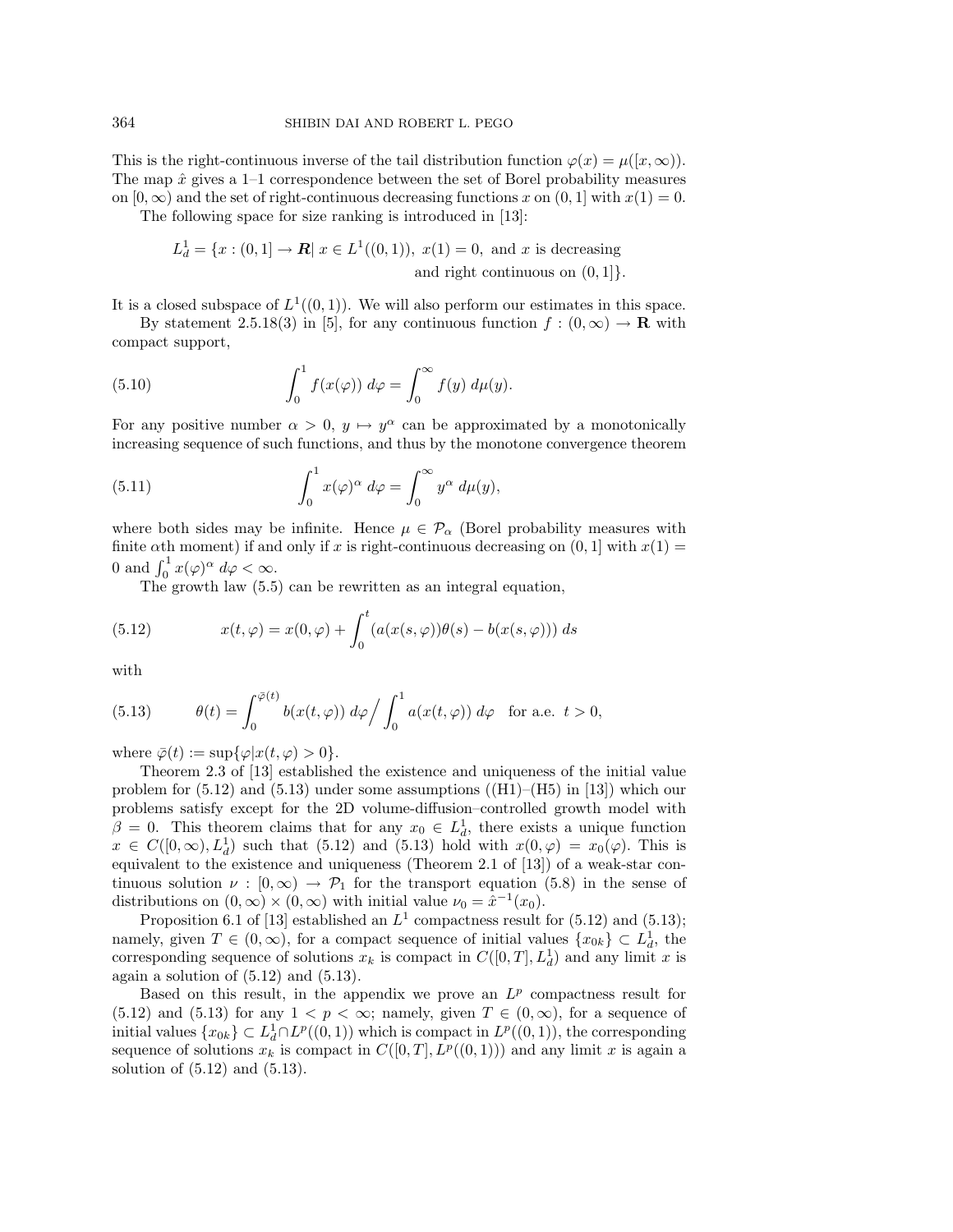Given  $x_0 \in L^1_d \cap L^{(n+1)/n}((0,1))$ , for any positive integer N, we divide the interval  $(0, 1)$  uniformly into N subintervals and define a function  $x_{0N}(\varphi)$  by

(5.14) 
$$
x_{0N}(\varphi) = N \int_{(i-1)/N}^{i/N} x_0(\psi) d\psi (= : x_{0N}^i),
$$

$$
\frac{i-1}{N} \le \varphi < \frac{i}{N}, (i = 1, ..., N).
$$

Then  $x_{0N} \in L^1_d \cap L^{(n+1)/n}((0,1))$  is piecewise constant, and  $x_{0N} \to x_0$  in  $L^{(n+1)/n}((0,1))$ as  $N \to \infty$ .

By the above compactness and uniqueness results, the solutions  $\{x_N\}$  for (5.12) and (5.13) with initial values  $\{x_{0N}\}$  converge in the space  $C([0, T], L^{(n+1)/n}((0, 1)))$ to the solution x for  $(5.12)$  and  $(5.13)$  with initial value  $x_0$ .

For any N,  $\{x_{0N}^i\}_{i=1}^N$  gives a discrete collection of particles and the corresponding collection of radii  $\{R_i := (x_{0N}^i)^{1/n}\}\$  undergoes coarsening determined by (1.1) or (1.7). Hence the estimates (3.16) and (4.39) claimed in Theorems 3.3 and 4.3 hold for

$$
E_N(t) = \frac{\sum R_i(t)^{n-1}}{\sum R_i(t)^n} = \int_0^1 x_N(t,\varphi)^{(n-1)/n} d\varphi / \int_0^1 x_N(t,\varphi) d\varphi
$$

and

$$
L_N(t) = \frac{\sum R_i(t)^{n+1}}{\sum R_i(t)^n} = \int_0^1 x_N(t,\varphi)^{(n+1)/n} d\varphi / \int_0^1 x_N(t,\varphi) d\varphi.
$$

We will establish the convergence results for  $E_N(t)$  and  $L_N(t)$  in Lemma 5.4. To do this, let us first prove a general convergence result for  $L^p$  functions.

LEMMA 5.3. For nonnegative functions  $f_k, f \in L^p(\Omega)$   $(k = 1, 2, \ldots)$  with  $1 < p <$  $\infty$  and  $\Omega$  a bounded open subset of  $\mathbb{R}^n$ , if

(5.15) 
$$
\int_{\Omega} |f_k(y)^p - f(y)^p| dy \to 0 \quad \text{as } k \to \infty,
$$

then

(5.16) 
$$
\int_{\Omega} |f_k(y) - f(y)|^p dy \to 0 \quad \text{as } k \to \infty.
$$

*Proof.* The convergence (5.15) implies that  ${f_k}$  is bounded in  $L^p(\Omega)$ . Notice that  $L^p(\Omega)$  is a reflexive Banach space since  $1 < p < \infty$ . Thus there exist a subsequence  ${f_k}_j$  and  $w \in L^p(\Omega)$  such that  $f_{k_j}$  converges weakly to w:  $f_{k_j} \to w$  as  $j \to \infty$ . Hence

(5.17) 
$$
||w||_{L^p(\Omega)} \leq \liminf_{j \to \infty} ||f_{k_j}||_{L^p(\Omega)} = ||f||_{L^p(\Omega)}.
$$

By  $f_{k_j}^p \to f^p$  in  $L^1(\Omega)$ , there exists a further subsequence, denoted the same, such that  $f_{k_j}(y) \to f(y)$  for a.e.  $y \in \Omega$ . Hence, by Fatou's lemma and Hölder's inequality,

$$
\int_{\Omega} f^{p} = \int_{\Omega} \liminf_{j \to \infty} f^{p-1} f_{k_j} \le \liminf_{j \to \infty} \int_{\Omega} f^{p-1} f_{k_j} = \int_{\Omega} f^{p-1} w \le \left( \int_{\Omega} f^{p} \right)^{1-\frac{1}{p}} \left( \int_{\Omega} w^{p} \right)^{1/p}.
$$

Thus

(5.18) 
$$
||f||_{L^p(\Omega)} \leq ||w||_{L^p(\Omega)}.
$$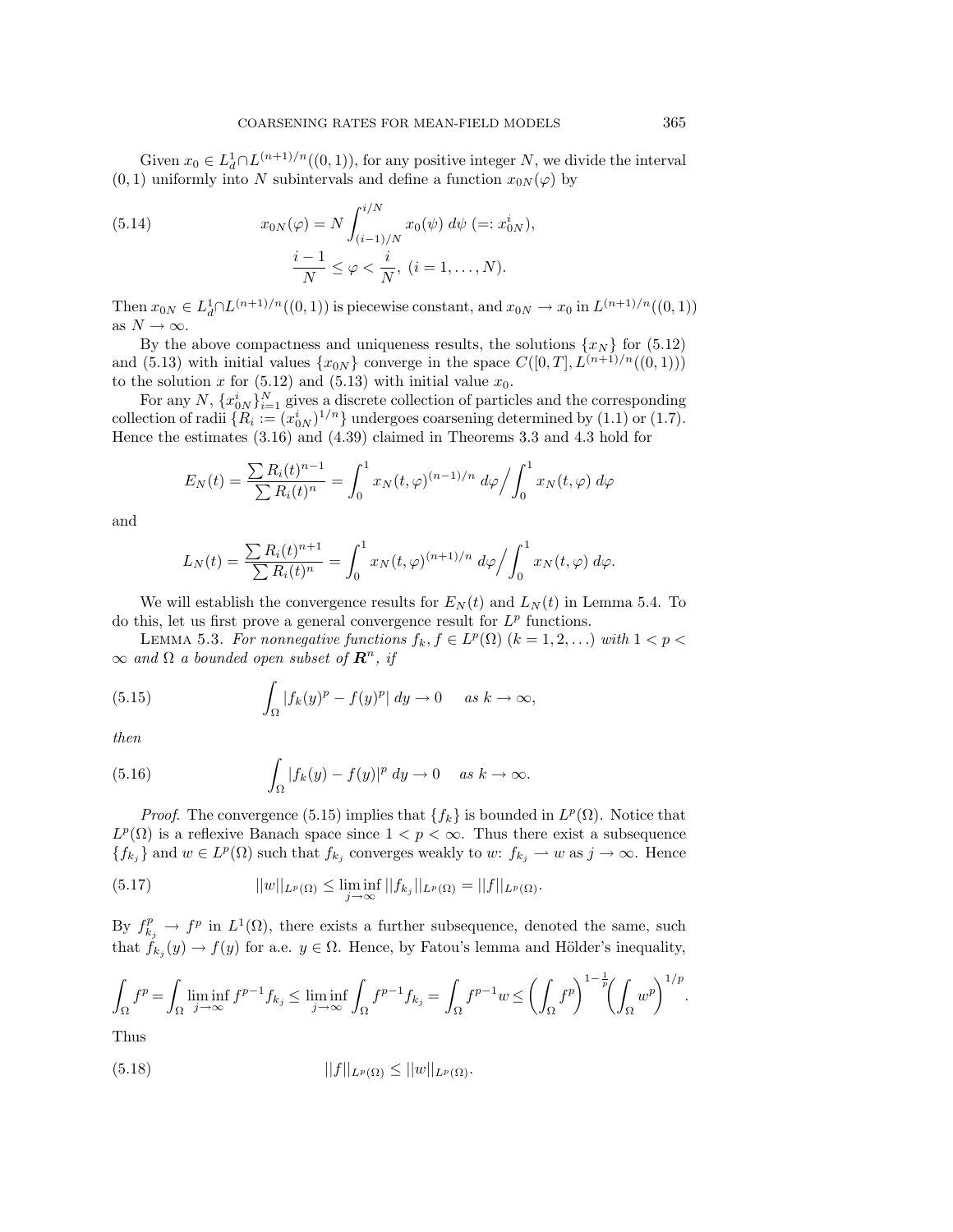Comparing inequalities (5.17) and (5.18), we get  $||f||_{L^p(\Omega)} = ||w||_{L^p(\Omega)}$ . Thus

(5.19) 
$$
f_{k_j} \rightharpoonup w \quad \text{in} \ \ L^p(\Omega),
$$

$$
||f_{k_j}||_{L^p(\Omega)} \to ||w||_{L^p(\Omega)}.
$$

Thus (see, e.g.,  $[4]$ )

(5.21) 
$$
f_{k_j} \to w \quad \text{in} \quad L^p(\Omega),
$$

and there exists a further subsequence of  $f_{k_j}$  that converges a.e. to w. Since  $f_{k_j} \to f$ a.e. in  $\Omega$ , we have  $w = f$  and hence

(5.22) 
$$
f_{k_j} \to f \quad \text{in} \quad L^p(\Omega).
$$

The above argument works for every weakly convergent subsequence and hence the whole sequence  $f_k$  converges strongly to f in  $L^p(\Omega)$ .  $\Box$ 

LEMMA 5.4. For any  $t > 0$ , we have

$$
(5.23) \quad E_N(t) \to E(t) := \int_0^1 x(t,\varphi)^{(n-1)/n} \, d\varphi \Big/ \int_0^1 x(t,\varphi) \, d\varphi \quad \text{as } N \to \infty,
$$
\n
$$
(5.24) \quad L_N(t) \to L(t) := \int_0^1 x(t,\varphi)^{(n+1)/n} \, d\varphi \Big/ \int_0^1 x(t,\varphi) \, d\varphi \quad \text{as } N \to \infty.
$$

*Proof.* Fix  $t > 0$ . By the conservation of total mass and the convergence of initial value  $x_{0N} \to x_0$  in  $L^1((0,1)),$ 

(5.25) 
$$
\int_0^1 x_N(t,\varphi) d\varphi = \int_0^1 x_{0N}(\varphi) d\varphi \to \int_0^1 x_0(\varphi) d\varphi = \int_0^1 x(t,\varphi) d\varphi
$$

as  $N \to \infty$ . By the compactness of  $\{x_N\}$  in  $C([0,T], L^p((0,1)))$  for all  $T > 0$  and all  $p > 1$ ,

(5.26) 
$$
\int_0^1 x_N(t,\varphi)^{(n+1)/n} d\varphi \to \int_0^1 x(t,\varphi)^{(n+1)/n} d\varphi \quad \text{as } N \to \infty.
$$

The convergence of  $L_N(t)$  to  $L(t)$  is an immediate consequence of (5.25) and (5.26).

Define  $f_N = x_N(t, \varphi)^{(n-1)/n}, f = x(t, \varphi)^{(n-1)/n},$  and  $p = n/(n-1)$ . Equation (5.25) implies that  $f_N^p \to f^p$  as  $N \to \infty$ . Thus Lemma 5.3 implies  $f_N \to f$  in  $L^p((0, 1))$  and consequently  $f_N \to f$  in  $L^1((0, 1))$ . Hence

(5.27) 
$$
\int_0^1 x_N(t,\varphi)^{(n-1)/n} d\varphi \to \int_0^1 x(t,\varphi)^{(n-1)/n} d\varphi.
$$

The convergence of  $E_N(t)$  to  $E(t)$  is an immediate consequence of (5.25) and  $(5.27).$ П

To enable us to take limit in the estimates (3.16) and (4.39) claimed in Theorems 3.3 and 4.3, we will prove the following boundedness lemma for  $E_N(t)$  and  $L_N(t)$  and then apply Lebesgue's dominated convergence theorem.

LEMMA 5.5. Given  $T > 0$ , there exist positive constants  $M_1, m_2$ , and  $M_2$ , depending only on n and T, such that

$$
0 < E_N(t) \le M_1, \quad m_2 < L_N(t) < M_2
$$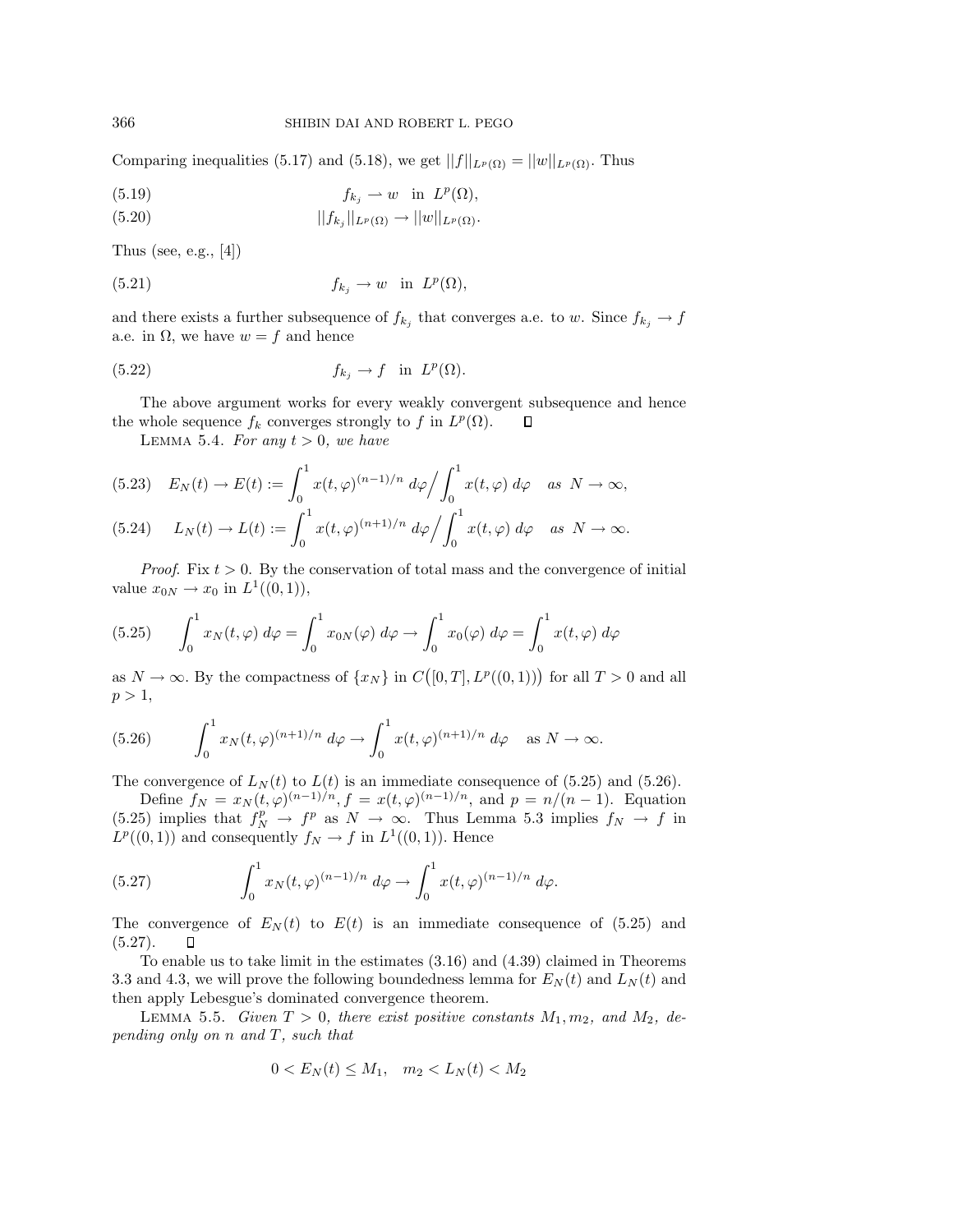uniformly in N and  $0 \le t \le T$ , with  $M_1, m_2$ , and  $M_2$  positive constants depending only on n and T.

*Proof.* By (5.25), there exist positive constants  $\hat{m}_1$  and  $\hat{M}_1$  such that for all N and all  $t \geq 0$ ,

(5.28) 
$$
\hat{m}_1 \leq \int_0^1 x_N(t,\varphi) d\varphi \leq \hat{M}_1, \quad \hat{m}_1 \leq \int_0^1 x(t,\varphi) d\varphi \leq \hat{M}_1.
$$

Then by Hölder's inequality,

$$
(5.29) \qquad \int_0^1 x_N(t,\varphi)^{(n-1)/n} \, d\varphi \le \left(\int_0^1 x_N(t,\varphi) \, d\varphi\right)^{(n-1)/n} \le \hat{M}_1^{(n-1)/n}.
$$

Hence

$$
(5.30) \ E_N(t) = \int_0^1 x_N(t,\varphi)^{(n-1)/n} \ d\varphi \Big/ \int_0^1 x_N(t,\varphi) \ d\varphi \leq \hat{M}_1^{(n-1)/n} / \hat{m}_1 =: M_1.
$$

By Hölder's inequality,

(5.31) 
$$
\hat{m}_1 \le \int_0^1 x_N(t,\varphi) \, d\varphi \le \left\{ \int_0^1 x_N(t,\varphi)^{(n+1)/n} \, d\varphi \right\}^{n/(n+1)}.
$$

Thus

$$
(5.32) \ L_N(t) = \int_0^1 x_N(t,\varphi)^{(n+1)/n} \ d\varphi / \int_0^1 x_N(t,\varphi) \ d\varphi \geq \hat{m}_1^{(n+1)/n} / \hat{M}_1 =: m_2.
$$

In the appendix, we will prove that there exists a positive increasing function  $G(t)$ such that  $\int_0^1 x_N(t,\varphi)^{(n+1)/n} d\varphi \le G(t) \le G(T)$ . Thus, for all  $0 \le t \le T$ ,

$$
(5.33) L_N(t) = \int_0^1 x_N(t, \varphi)^{(n+1)/n} d\varphi / \int_0^1 x_N(t, \varphi) d\varphi \le G(T)/\hat{m}_1 =: M_2. \qquad \Box
$$

The above boundedness results and Lebesgue's dominated convergence theorem guarantee that we can take limit as  $N \to \infty$  in the estimates for coarsening rates for discrete systems (Theorems 3.3 and 4.3). This procedure gives us the estimates in Theorems 5.1 and 5.2, with  $E$  and  $L$  defined as in Lemma 5.4, for the coarsening rates for solutions of  $(5.12)+(5.13)$  with initial value  $x_0 \in L^1_d \cap L^{(n+1)/n}((0,1)).$ 

Our ultimate goal is to get estimates for coarsening rates for measure-valued solutions of the transport equations (1.2) and (1.8), respectively. To do this, we will establish the 1–1 correspondence between these measure-valued solutions, which are distributions of particle radii, and volume size-ranking solutions for  $(5.12)+(5.13)$ . The estimates for coarsening rates for these measure-valued solutions are immediate consequences of this 1–1 correspondence and the estimates for these size-ranking solutions.

For any initial particle radius distribution  $\mu(R) \in \mathcal{P}_{n+1}$ , we define a particle volume distribution  $\hat{\mu}(x)=(T\mu)(x)$  by requiring

(5.34) 
$$
\int_0^\infty f(x) d\hat{\mu}(x) = \int_0^\infty f(R^n) d\mu(R)
$$

for all continuous functions f with compact support. Then  $\hat{\mu} \in \mathcal{P}_{(n+1)/n}$ .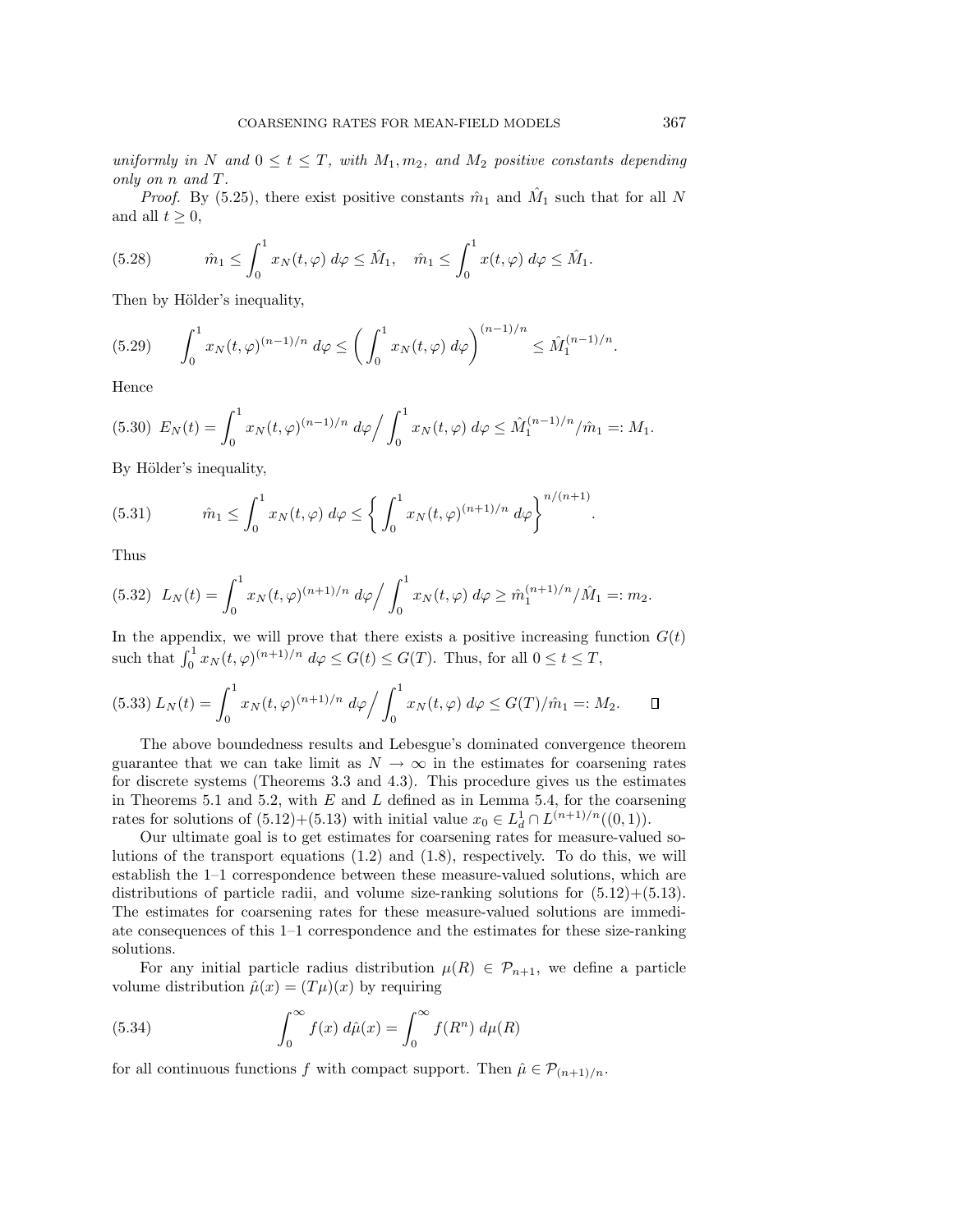The size-ranking function  $x_0(\varphi) = \hat{x}(\hat{\mu})$  defined as in (5.9) belongs to  $L_d^1 \cap$  $L^{(n+1)/n}((0,1))$ . Hence the solution  $x(t, \varphi)$  of problem  $(5.12)+(5.13)$  with  $x(0, \cdot)$  =  $x_0(\cdot)$  belongs to  $L_d^1$  and we can get the estimates as in Theorems 5.1 and 5.2 by the procedure described above.

It is proved in [13] that the mapping (5.9) is invertible and that under the assumptions (H1)–(H5), the weak-star continuous mapping  $\hat{\nu}: [0,\infty) \to \mathcal{P}_1$  related with  $x(t, \varphi)$  through (5.9) is the unique measure-valued solution of the transport equation (5.8) in the sense of distributions with initial value  $\hat{\mu}$ . For any  $t \in [0,\infty)$ , we define a Borel measure  $\nu_t$  by requiring

(5.35) 
$$
\int_0^\infty f(R) \, d\nu_t(R) = \int_0^\infty f(x^{1/n}) \, d\hat{\nu}_t(x)
$$

for all continuous functions f with compact support. Then  $\nu : [0, \infty) \to \mathcal{P}_n$  is weakstar continuous and is a measure-valued solution of the transport equation (1.2) or (1.8), with initial value  $\nu_0 = \mu$ . Again, since we can approximate a power function  $y \mapsto y^{\alpha}(\alpha > 0)$  by a monotonically increasing sequence of continuous functions with compact support, we get the following moment equivalence identity for  $\nu$  and  $\hat{\nu}$ :

(5.36) 
$$
\int_0^\infty R^{\alpha} d\nu_t(R) = \int_0^\infty x^{\alpha/n} d\hat{\nu}_t(x) \text{ for any } \alpha > 0.
$$

On the other hand, if we have a measure-valued solution  $\nu : [0, \infty) \to \mathcal{P}_n$  for (1.2) or (1.8) with a given initial value  $\mu$ , we can define  $\hat{\nu} : [0,\infty) \to \mathcal{P}_1$  by (5.35) and  $\hat{\nu}$ will be a measure-valued solution for (5.8) with initial value  $\hat{\mu}$  defined by (5.34). The uniqueness of  $\hat{\nu}$  then implies the uniqueness of  $\nu$ .

The above analysis, together with the moment equivalence statements (5.11) and (5.36), gives us Theorems 5.1 and 5.2 on coarsening rates for mean-field models with general initial distributions of particle radii.

**Appendix.** In this appendix, we will establish a compactness result for solutions  $x(t, \varphi)$  of problem  $(5.12)+(5.13)$  with  $x(0, \cdot) = x_0(\cdot)$  for any  $x_0 \in L^1_d \cap L^p((0, 1))$ with  $1 < p < \infty$  under the same assumptions (H1)–(H4) as in [13]. Note that the two models we considered fall into this category except for the case  $n = 2, \beta = 0$  of the volume-diffusion–controlled growth model (and this is the reason why we do not include this case in our estimates for coarsening rates with general size distribution).

PROPOSITION A.1. Fix  $T \in (0, \infty)$  and consider a sequence  $\{x_k\}_{k=1}^{\infty}$  of solutions to  $(5.12)+(5.13)$  for  $0 \le t \le T$  with initial values  $x_k(0,\varphi) = x_{0k}(\varphi)$   $(\varphi \in (0,1)).$ Assume that the sequence of initial data  $\{x_{0k}\}\subset L_d^1 \cap L^p((0,1))$  is compact in  $L^p((0,1))$  for some  $1 < p < \infty$  with  $c_1 := \inf_k \int_0^1 x_{0k} > 0$ . Then  $\{x_k\}$  is compact in  $C([0, T], L<sup>p</sup>((0, 1)))$  and any limit x is again a solution of  $(5.12)+(5.13)$ .

*Proof.* By Hölder's inequality, the assumption that  $\{x_{0k}\} \subset L_d^1 \cap L^p((0,1))$  is compact in  $L^p((0,1))$  implies that  $\{x_{0k}\}\$ is compact in  $L^1((0,1))$ . Hence, by Proposition 6.1 in [13],  $\{x_k\}$  is compact in  $C([0,T], L_d^1)$  and any limit x is again a solution of  $(5.12)+(5.13)$ . We will follow the strategy of the proof of Lemma 6.2 in [13] to prove that  $x_k$  is compact in  $L^p((0, 1))$ .

It has been shown in [13] that  $\theta(t)$  is uniformly bounded on [0,T]. The assumptions  $(H1)$ – $(H4)$  together with the boundedness of  $\theta$  imply that there exists a positive constant C, depending only on  $T$ , such that

$$
|a(x)\theta(t) - b(x)| \le C(1+x)
$$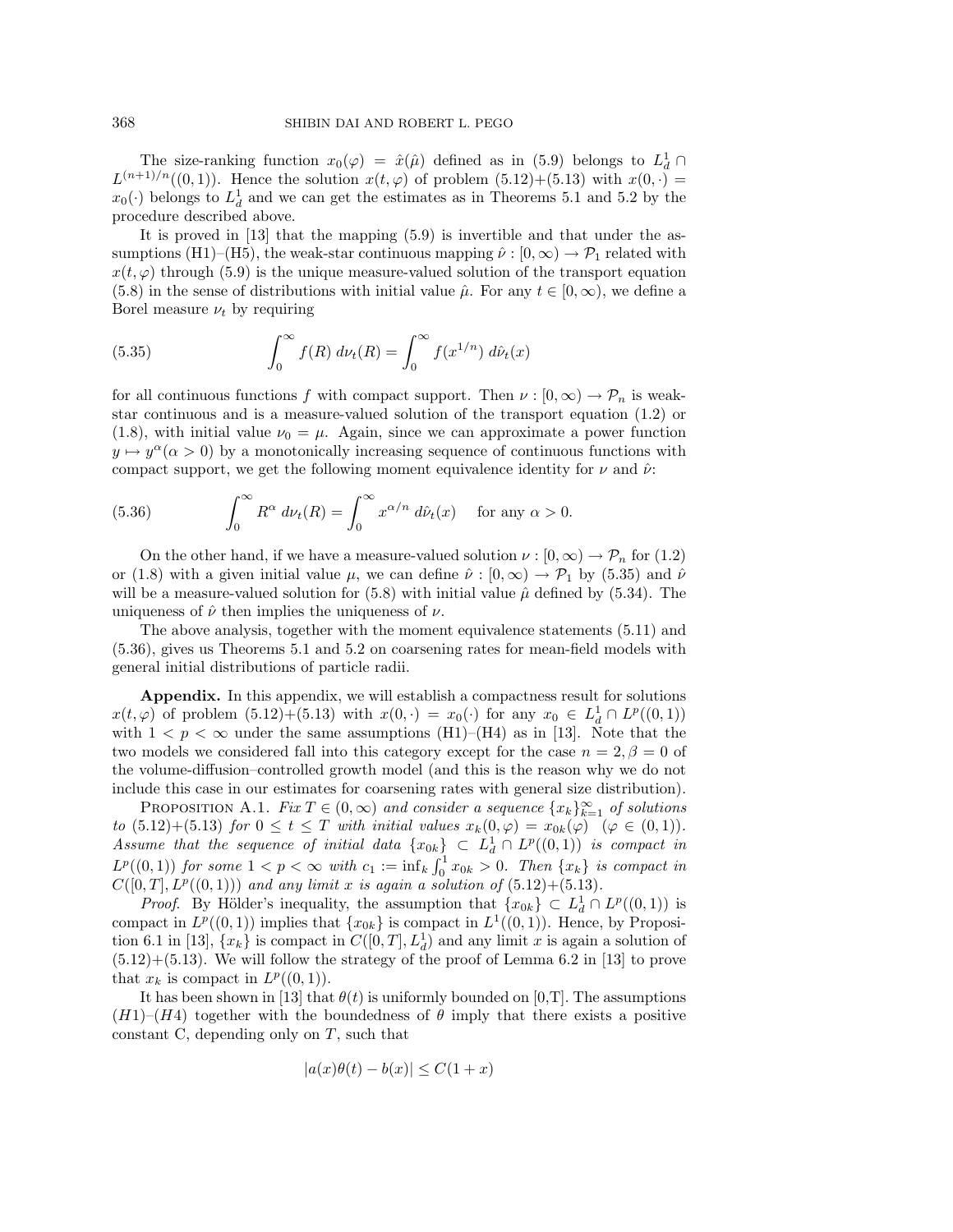for all  $x \geq 0$ . By the generalized Arzelà–Ascoli theorem, to show that  $\{x_k\}$  is compact in  $C([0, T], L^p((0, 1)))$ , we need to prove the following three steps:

- (1) uniform boundedness of  $\{ \int_0^1 x_k^p(t, \varphi) d\varphi \}$  for all  $t \in [0, T]$  and all k,
- (2) for fixed  $t \in (0, T)$ ,  $\{x_k(t, \cdot)\}\$ is compact in  $L^p((0, 1)),$
- (3)  $\sup_k ||x_k(t_1, \cdot) x_k(t_2, \cdot)||_{L^p((0,1))} \to 0$  as  $|t_1 t_2| \to 0$ .

To show (1), define  $F_{\delta}(t) = \int_{\delta}^{1} x_k^p(t, \varphi) d\varphi$  for  $\delta > 0$ . Then  $F_{\delta} < \infty$  since  $x_k(t, \cdot)$  is decreasing and

$$
F_{\delta}(t) = \int_{\delta}^{1} x_{0k}^{p}(\varphi) d\varphi + \int_{\delta}^{1} \int_{0}^{t} px_{k}^{p-1} \partial_{s} x_{k}(s, \varphi) ds d\varphi
$$
  
= 
$$
\int_{\delta}^{1} x_{0k}^{p}(\varphi) d\varphi + \int_{\delta}^{1} \int_{0}^{t} px_{k}^{p-1}(a(x_{k})\theta - b(x_{k})) ds d\varphi
$$
  

$$
\leq \int_{\delta}^{1} x_{0k}^{p}(\varphi) d\varphi + Cp \int_{\delta}^{1} \int_{0}^{t} x_{k}^{p-1}(1+x_{k}) dt d\varphi.
$$

By Young's inequality,

(A.1) 
$$
x_k^{p-1} \le \frac{p-1}{p} x_k^p + \frac{1}{p}.
$$

Thus

$$
F_{\delta}(t) \leq \int_{\delta}^{1} x_{0k}^{p}(\varphi) d\varphi + C \int_{\delta}^{1} \int_{0}^{t} ((2p - 1)x_{k}^{p} + 1) dt d\varphi
$$
  

$$
\leq \int_{\delta}^{1} x_{0k}^{p}(\varphi) d\varphi + CT + C(2p - 1) \int_{0}^{t} \int_{\delta}^{1} x_{k}^{p} d\varphi dt.
$$

By Gronwall's inequality,

(A.2) 
$$
F_{\delta}(t) \le \int_{\delta}^{1} x_{0k}^{p}(\varphi) d\varphi + CT + C(2p - 1)e^{C(2p-1)t} \left( \int_{\delta}^{1} x_{0k}^{p}(\varphi) d\varphi + CT \right).
$$

The compactness of  $x_{0k}$  in  $L^p((0,1))$  implies that there exists positive constant  $C_1$ such that  $\int_0^1 x_{0k}^p(\varphi) d\varphi \leq C_1$  for all k. Thus, by taking  $\delta \to 0$  in (A.2) we get

(A.3) 
$$
\int_0^1 x_k^p(t,\varphi) \, d\varphi \le C_1 + CT + C(2p-1)e^{C(2p-1)t}(C_1 + CT) =: G(t) \le G(T).
$$

Here  $G$  is an increasing function of  $t$  and does not depend on  $k$ . Hence  $(1)$  is proved.

It is shown in the proof of Lemma  $6.2$  in [13] that, for fixed  $t$ , there exists a pointwise convergent subsequence, still denoted as  $\{x_k\}$  for simplicity. Therefore, to prove (2) we need only show that  ${x_k}$  is equi-integrable. Since  $x_k(t, \cdot)$  are decreasing, it is enough to show

(A.4) 
$$
\sup_{k} \int_{0}^{\varepsilon} x_{k}(t,\varphi) d\varphi \to 0 \quad \text{as } \varepsilon \to 0.
$$

(A.5) 
$$
\int_0^{\varepsilon} x_k^p(t,\varphi) d\varphi = \int_0^{\varepsilon} x_{0k}^p(\varphi) d\varphi + \int_0^{\varepsilon} \int_0^t p x_k^{p-1}(s,\varphi) \partial_s x_k(s,\varphi) ds d\varphi
$$

$$
= \int_0^{\varepsilon} x_{0k}^p(\varphi) d\varphi + \int_0^{\varepsilon} \int_0^t p x_k^{p-1}(s,\varphi) (a(x_k)\theta - b(x_k)) ds d\varphi
$$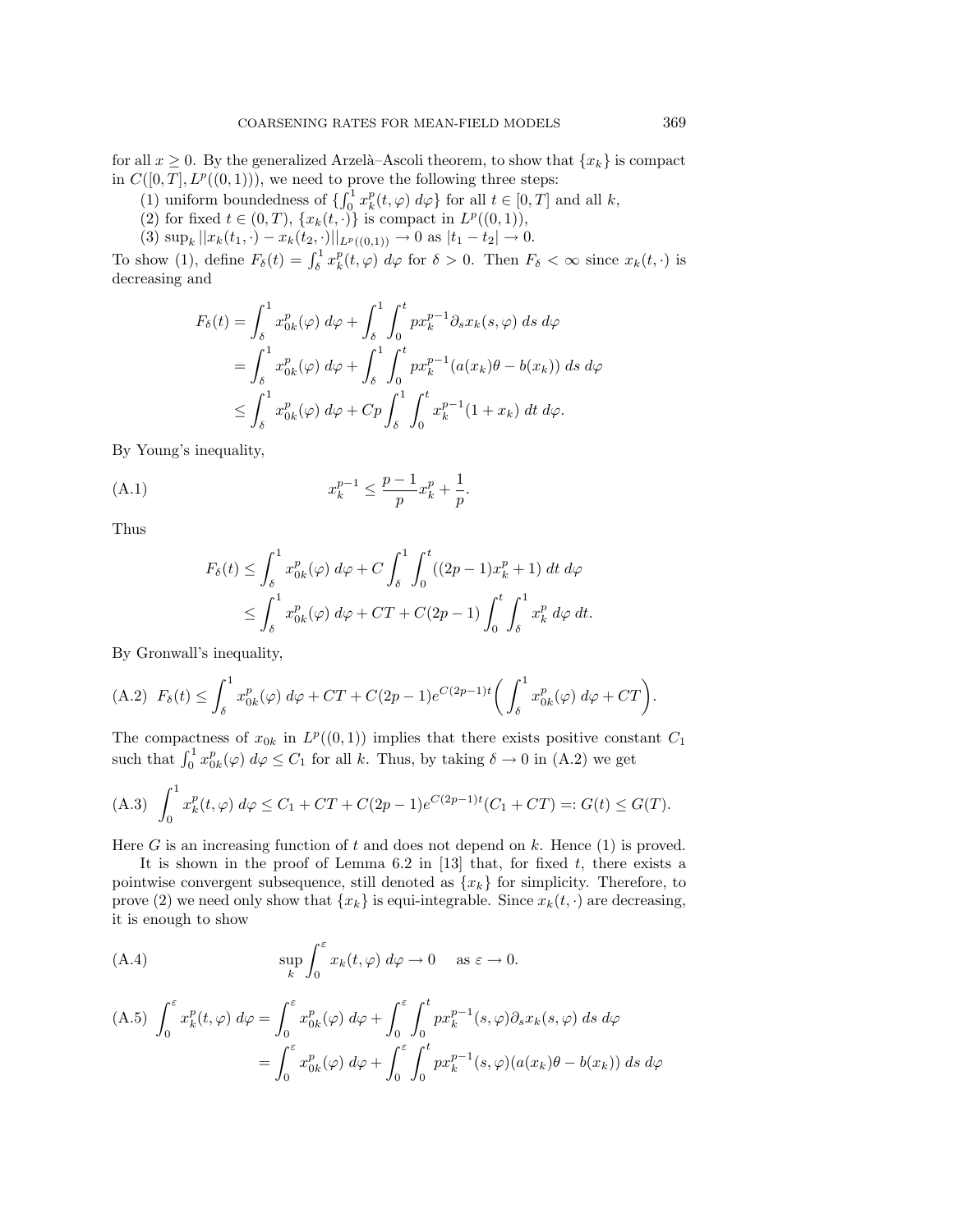370 SHIBIN DAI AND ROBERT L. PEGO

$$
\leq \int_0^{\varepsilon} x_{0k}^p(\varphi) d\varphi + Cp \int_0^{\varepsilon} \int_0^t x_k^{p-1} (1+x_k) ds d\varphi
$$
  
\n
$$
\leq \int_0^{\varepsilon} x_{0k}^p(\varphi) d\varphi + C \int_0^{\varepsilon} \int_0^t ((2p-1)x_k^p + 1) ds d\varphi \quad \text{by (A.1)}
$$
  
\n
$$
\leq \int_0^{\varepsilon} x_{0k}^p(\varphi) d\varphi + CT\varepsilon + C(2p-1) \int_0^t \int_0^{\varepsilon} x_k^p d\varphi ds.
$$

By Gronwall's inequality,

(A.6) 
$$
\int_0^{\varepsilon} x_k^p(t,\varphi) d\varphi \leq \int_0^{\varepsilon} x_{0k}^p(\varphi) d\varphi + CT\varepsilon +(2p-1)Ce^{(2p-1)Ct} \left( \int_0^{\varepsilon} x_{0k}^p(\varphi) d\varphi + CT\varepsilon \right).
$$

We can assume without loss of generality that  $x_{0k} \to x_0$  in  $L^p((0, 1))$ . Hence  $\sup_k \int_0^{\varepsilon} x_{0k}^p(\varphi) d\varphi \to 0$  as  $\varepsilon \to 0$ . By (A.6),  $\sup_k \int_0^{\varepsilon} x_k^p(t, \varphi) d\varphi \to 0$  as  $\varepsilon \to 0$  and (2) is proved.

Now let us prove (3). Assume  $t_1 < t_2$ .

$$
(A.7) \quad \int_0^1 |x_k^p(t_1,\varphi) - x_k^p(t_2,\varphi)| \, d\varphi = p \int_0^1 \left| \int_{t_1}^{t_2} x_k^{p-1} \partial_t x_k(t,\varphi) \, dt \right| \, d\varphi
$$
  

$$
= p \int_0^1 \left| \int_{t_1}^{t_2} x_k^{p-1} (a(x_k)\theta(t) - b(x_k)) \, dt \right| \, d\varphi
$$
  

$$
\leq C p \int_0^1 \int_{t_1}^{t_2} x_k^{p-1} (1 + x_k) \, dt \, d\varphi
$$
  

$$
\leq C \int_0^1 \int_{t_1}^{t_2} ((2p - 1)x_k^p + 1) \, dt \, d\varphi \quad \text{by (A.1)}
$$
  

$$
\leq C (2p - 1) (G(T) + 1) |t_2 - t_1| \quad \text{by (A.3)}.
$$

Thus (3) is true and the proposition is proved.  $\Box$ 

## REFERENCES

- [1] N. C. Bartelt, W. Theis, and R. M. Tromp, Ostwald ripening of two-dimensional islands on Si(001), Phys. Rev. B, 54 (1996), pp. 11741–11751.
- [2] E. F. Beckenbach and R. Bellman, Inequalities, Springer-Verlag, Berlin, 1965.
- [3] S. DAI AND R. L. PEGO, An upper bound on the coarsening rate for mushy zones in a phase field model, Interfaces Free Bound., to appear. [4] L. C. Evans, Weak Convergence Methods for Nonlinear Partial Differential Equations, Amer-
- ican Mathematical Society, Providence, RI, 1990.
- [5] H. Federer, Geometric Measure Theory, Grundlehren Math. Wissenschaften, Band 153, Springer-Verlag, Berlin, Heidelberg, 1969.
- [6] R. V. KOHN AND F. OTTO, Upper bounds on coarsening rates, Comm. Math. Phys., 229 (2002), pp. 375–395. [7] R. V. Kohn and X. Yan, Coarsening rates for models of multicomponent phase separation,
- Interfaces Free Bound., 6 (2004), pp. 135–149.
- [8] R. V. KOHN AND X. YAN, Upper bounds on the coarsening rate for an epitaxial growth model, Comm. Pure Appl. Math., 56 (2003), pp. 1549–1564.
- [9] I. M. Lifshitz and V. V. Slyozov, The kinetics of precipitation from supersaturated solid solutions, J. Phys. Chem. Solids, 19 (1961), pp. 35–50.
- [10] B. Niethammer, Derivation of the LSW theory for Ostwald ripening by homogenization methods, Arch. Ration. Mech. Anal., 147 (1999), pp. 119–178.